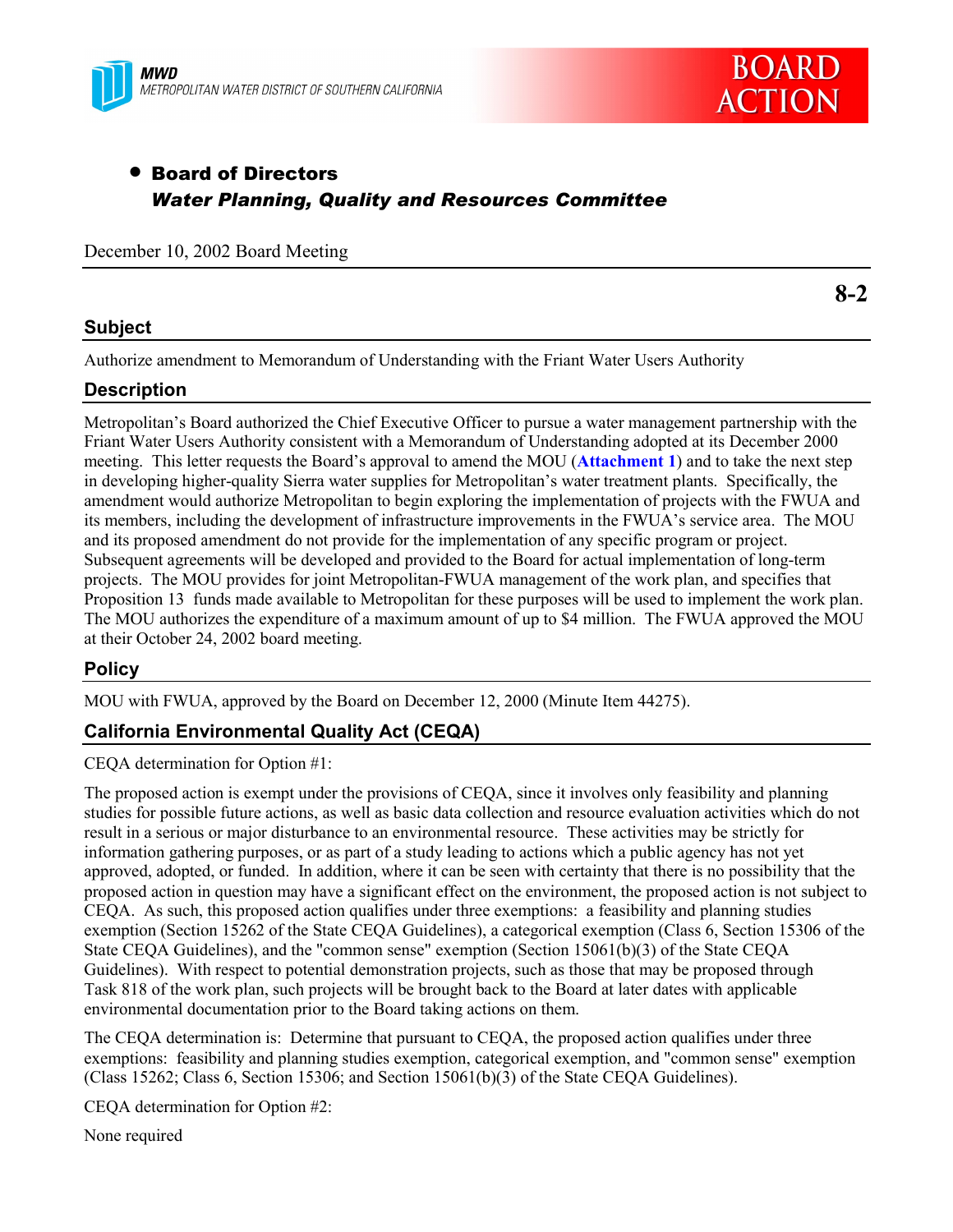#### **Board Options/Fiscal Impacts**

#### **Option #1**

Adopt the CEQA determination and amend the MOU with the FWUA based on the principles in **Attachment 1**.

**Fiscal Impact:** Amending the MOU with the FWUA will not result in direct fiscal impacts, since Proposition 13 monies will be used to fund the MOU activities. However, implementing specific actions to improve Metropolitan's water quality may result in fiscal impacts, but such actions would require future board approval.

#### **Option #2**

Do not amend the MOU with the FWUA based on the principles in **Attachment 1**. **Fiscal Impact:** None

#### **Staff Recommendation**

Option #1

Epher M. (ha 11/21/2002 *Stephen N. Arakawa Date*

*Manager, Water Resource Management*

ona

11/22/2002 *Date*

*Ronald R. Gastelum Chief Executive Officer*

**Attachment 1 - First Amended Memorandum of Understanding Regarding Feasibility Analysis of Developing Joint Water Supply and Quality Management Projects**

BLA #1659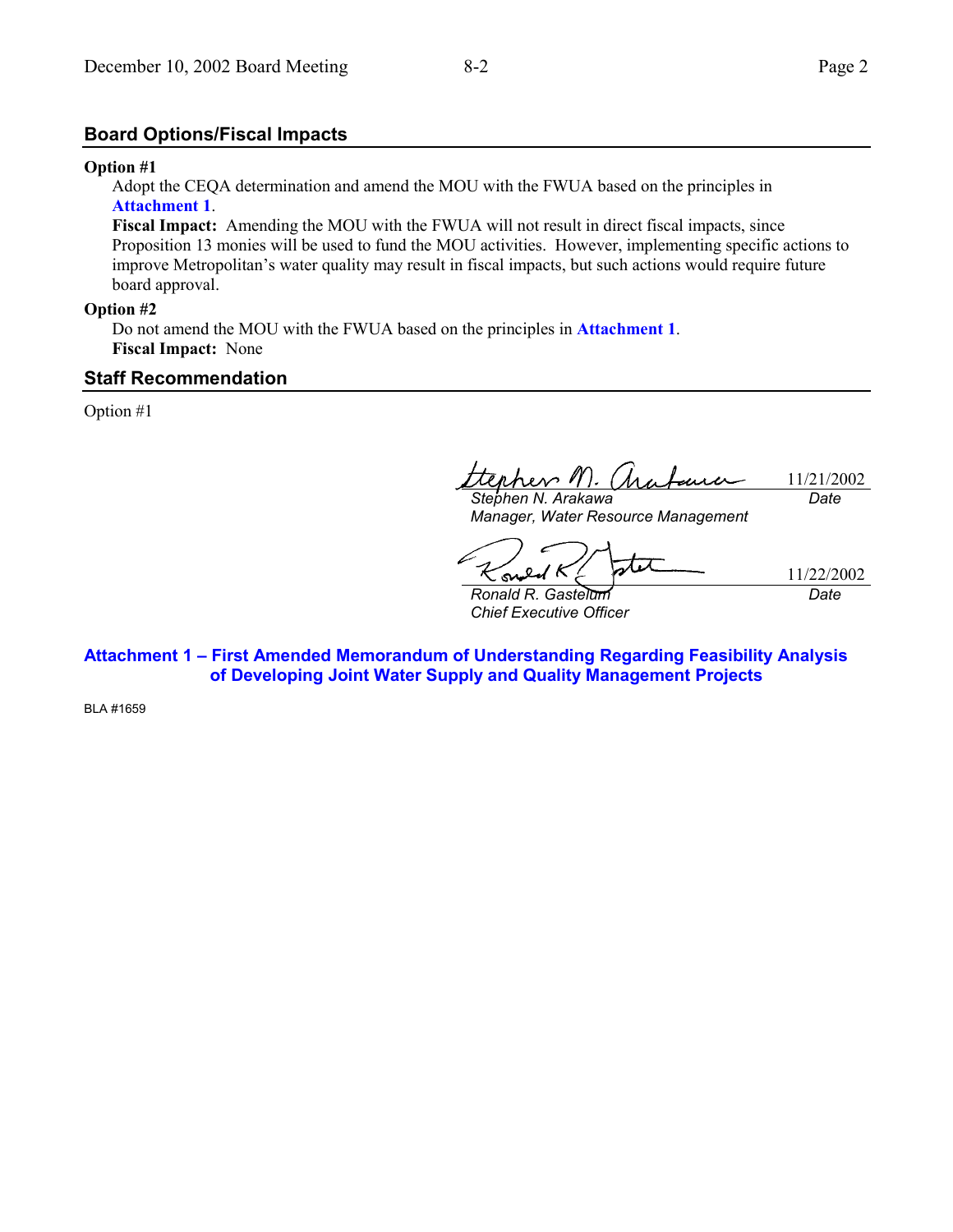#### **FIRST AMENDED MEMORANDUM OF UNDERSTANDING REGARDING FEASIBILITY ANALYSIS OF DEVELOPING JOINT WATER SUPPLY AND OUALITY MANAGEMENT PROJECTS**

This First Amended Memorandum of Understanding is entered into this 10th day of December 2002, by and between The Metropolitan Water District of Southern California, a public water district ("METROPOLITAN"), and the Friant Water Users Authority ("FWUA"), a California Joint Powers Authority. METROPOLITAN and FWUA are referred to collectively herein as the "Parties."

The Parties have entered into a memorandum of understanding dated January 25, 2001 ("MOU") for the purpose of carrying out Phase 1, Tasks 8-00 to 8-09, of that certain "Technical Work Plan For a Water Management Partnership" ("Work Plan"). The Work Plan is attached to the MOU as Attachment B. Although Phase 1 has now been substantially completed, the Parties wish to amend the MOU to authorize both the completion of Phase 1 and work on Phase 2 of the Work Plan (Tasks 8-10 to 8-18) concurrently.

THEREFORE, the Parties agree that as of the effective date set forth above, the MOU is hereby amended and restated in its entirety to read as set forth on the First Amended Memorandum of Understanding Regarding Feasibility Analysis of Developing Joint Water Supply and Quality Management Projects attached hereto and incorporated herein by this reference. The Parties shall indicate their agreement to such amendment and restatement by executing this First Amendment below, and by executing the First Amended Memorandum of Understanding Regarding Feasibility Analysis of Developing Joint Water Supply and Quality Management Projects attached hereto, which shall thereafter be deemed the sole MOU effective as between the Parties with respect to the subject matter thereof.

Ronald R. Gastelum, Chief Executive Officer The Metropolitan Water District of Southern California

Dan Fults, General Manager Friant Water Users Authority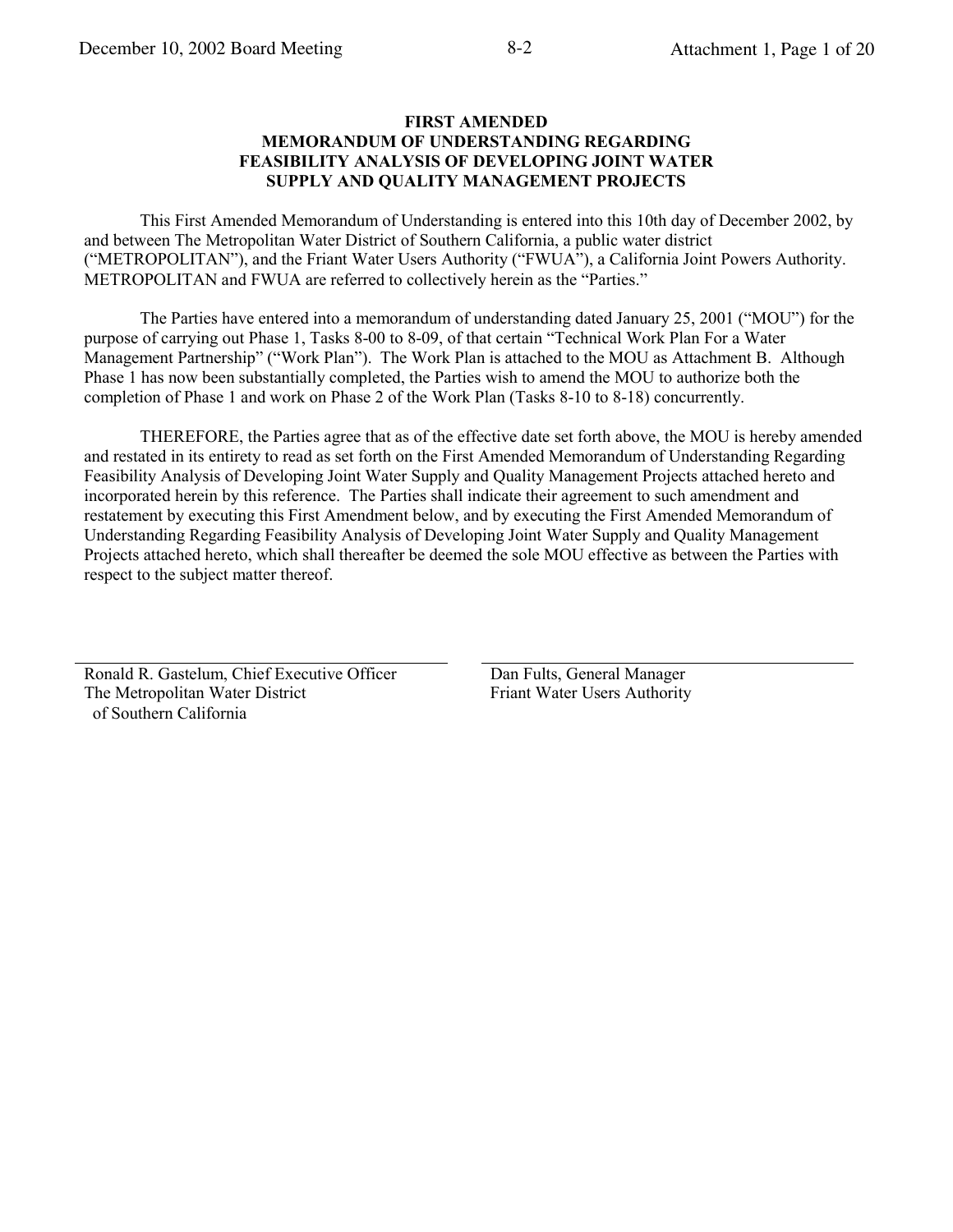#### **FIRST AMENDED MEMORANDUM OF UNDERSTANDING REGARDING FEASIBILITY ANALYSIS OF DEVELOPING JOINT WATER** SUPPLY AND QUALITY MANAGEMENT PROJECTS

This First Amended Memorandum of Understanding ("MOU") is entered into this 10th day of December 2002, by and between The Metropolitan Water District of Southern California, a public water district ("METROPOLITAN"), and the Friant Water Users Authority ("FWUA"), a California Joint Powers Authority. METROPOLITAN and FWUA are referred to collectively herein as the "Parties."

#### **RECITALS**

 $A<sub>1</sub>$ The Parties to this MOU are committed to meeting the water supply and water quality needs of their respective services areas.

 $B<sub>1</sub>$ METROPOLITAN's primary interest in undertaking the MOU is to explore development of water management programs, including water quality exchanges, with the FWUA's members that will result in a net improvement to the quality of water supplies Metropolitan receives via the California Aqueduct. FWUA's primary interest in undertaking the MOU is to explore development of infrastructure improvements and/or programs that will improve surface water and groundwater supply reliability and affordability for its members.

On June 21, 2000 and July 11, 2000, respectively, the Boards of Directors of FWUA and of  $C_{\cdot}$ METROPOLITAN authorized their respective General Managers to execute "Principles Regarding A Proposed Water Management Partnership Between the Friant Water Users Authority, On Behalf of its Members, and The Metropolitan Water District of Southern California" ("Principles"). These Principles were executed on November 30, 2000.

D. The Principles are intended to establish a basis for developing a cooperative water management partnership between the Parties that will enhance and optimize their respective water supplies and water management capabilities. A copy of the Principles is attached to this MOU as Attachment A. The Parties intend that this MOU and all actions taken thereunder will be consistent with the Principles.

 $E_{\perp}$ The Parties have jointly developed a "Technical Work Plan For a Water Management Partnership" ("Work Plan"). The Work Plan is attached to this MOU as Attachment B. The Parties intend to enter into this MOU to carry out Phases 1 and 2 of the Work Plan (Tasks 8-00 to 8-18) concurrently.

F. The Parties intend to pay for carrying out Phases 1 and 2 of the Work Plan solely from grants made available to METROPOLITAN from the Interim Water Supply and Water Quality Infrastructure and Management Subaccount created by Proposition 13 (Division 26, Chapter 9, Article 4 of the Water Code (Commencing with Section 79205.2)) (Proposition 13 Grants). The Parties recognize, however, that it may be necessary to provide a funding source in advance of receipt of Proposition 13 Grants, subject to reimbursement from those funds.

G. The Parties recognize that some members of FWUA will choose not to participate in any programs or projects identified in the Work Plan. Therefore, it is appropriate that FWUA not incur any costs or liabilities to administer this MOU or develop and implement Phases 1 and 2 of the Work Plan that would be borne by all of its members. However, as METROPOLITAN and individual FWUA members agree to pursue programs or projects identified in the Work Plan, the allocation and sharing of costs and liabilities among those parties will be subject to future negotiation between those parties.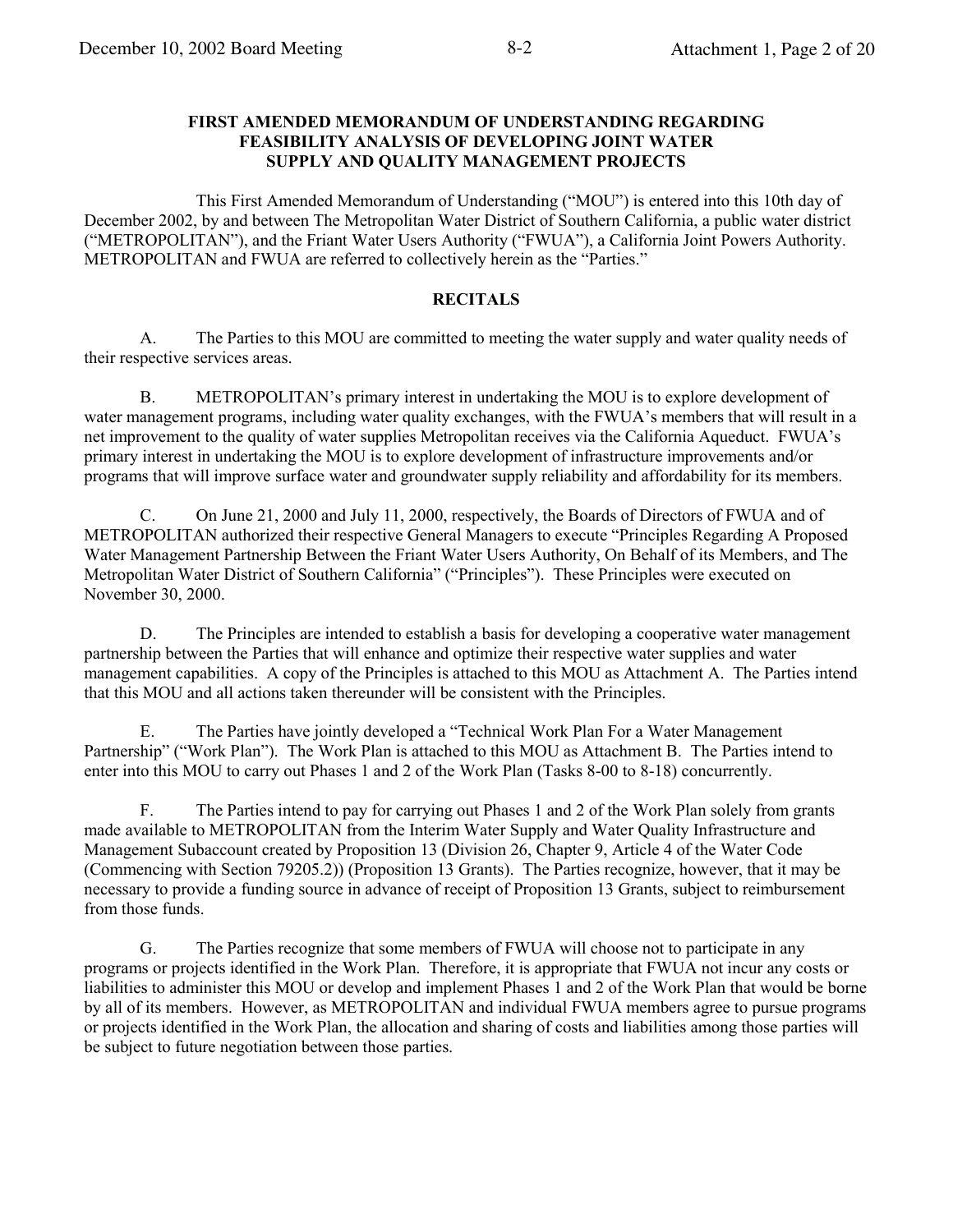NOW, THEREFORE, the Parties to this MOU hereby agree as follows:

#### **AGREEMENT**

#### **Financial Provisions**

The sole source of funding to implement this MOU and Phases 1 and 2 of the Work Plan shall be 1. Proposition 13 Grants made available to METROPOLITAN by the Department of Water Resources (DWR). Subject to paragraph 2, neither METROPOLITAN nor FWUA shall be required to contribute any other funds available to them for the purposes of this MOU. METROPOLITAN shall take any and all reasonable actions required to obtain Proposition 13 Grants in a timely manner and FWUA shall take all reasonable actions required, if any, to support METROPOLITAN. The total amount to be expended under this MOU shall be limited by the amount of Proposition 13 Grants obtained by METROPOLITAN for the purposes of carrying out Phases 1 and 2 of the Work Plan tasks, but in no case shall be more than a total of \$4 million, reflecting a maximum of \$1 million for Phase 1 and an additional \$3 million for Phase 2. Any unspent Phase 1 funds may be used to fund Phase 2 activities.

 $\overline{2}$ . Notwithstanding paragraph 1, METROPOLITAN may, at its discretion, provide advance funding from its own funds to begin implementation of this MOU and Phases 1 and 2 of the Work Plan, subject to complete reimbursement from Proposition 13 Grants. If METROPOLITAN elects to advance its own funds pursuant to this paragraph 2, it shall be reimbursed from Proposition 13 Grants made available to METROPOLITAN by DWR before any of those funds are expended for any other purpose, including implementation of this MOU and the Work Plan.

 $3<sub>1</sub>$ This MOU governs the expenditure of Proposition 13 Grants obtained by METROPOLITAN (and advances, if any, from METROPOLITAN) and delivered by METROPOLITAN to FWUA for the purpose of conducting the tasks identified in Phases 1 and 2 of the Work Plan. All funds described in paragraphs 1 and 2 are hereinafter referred to as "Relevant Funds."

 $\overline{4}$ . Relevant Funds in the amount required to carry out Phases 1 and 2 of the Work Plan tasks, subject to the limits specified in paragraph 1, shall be deposited to, and accounted for in, a separate fund maintained by FWUA solely for the purposes of implementing the Work Plan and this MOU. Upon any termination of this MOU, any Relevant Funds remaining in the account shall be promptly returned to METROPOLITAN after payment of all amounts due or committed in accordance with this MOU, including, without limitation, all expenses incurred for Phase 1 and/or Phase 2 work under this MOU prior to such termination. Before any Relevant Funds are expended, they shall be included in a budget specifically providing for such funds and approved by METROPOLITAN's Chief Executive Officer and FWUA's General Manager.

 $5<sub>1</sub>$ The co-chairs of the Technical Advisory Committee established pursuant to paragraph 8(c) will review and approve invoices for payment from Relevant Funds. Approval may be accomplished by both Technical Advisory Committee co-chairs initialing invoices or otherwise providing written authorization approving an invoice. Each month, a list of all Work Plan expenditures will be compiled and presented to the cochairs of the Technical Advisory Committee. Any disagreement by the Technical Advisory Committee co-chairs relative to the approval of invoices shall be referred to the co-chairs of the Policy Team established pursuant to paragraph 8(b).

6. METROPOLITAN and FWUA shall jointly develop and manage a budget for the expenditure of Relevant Funds: however, FWUA staff shall have day-to-day administrative responsibility for maintaining the budget. Each party shall receive a statement of receipts, expenditures, budget comparisons and balances of Relevant Funds no less frequently than once a month.

 $7<sup>1</sup>$  $(a)$ The Parties intend that they will jointly select and manage the consultants to conduct Phases 1 and 2 of the Work Plan tasks. Accordingly, written approval of both METROPOLITAN and FWUA shall be required to retain or hire consultants who are compensated with Relevant Funds. Written approval of both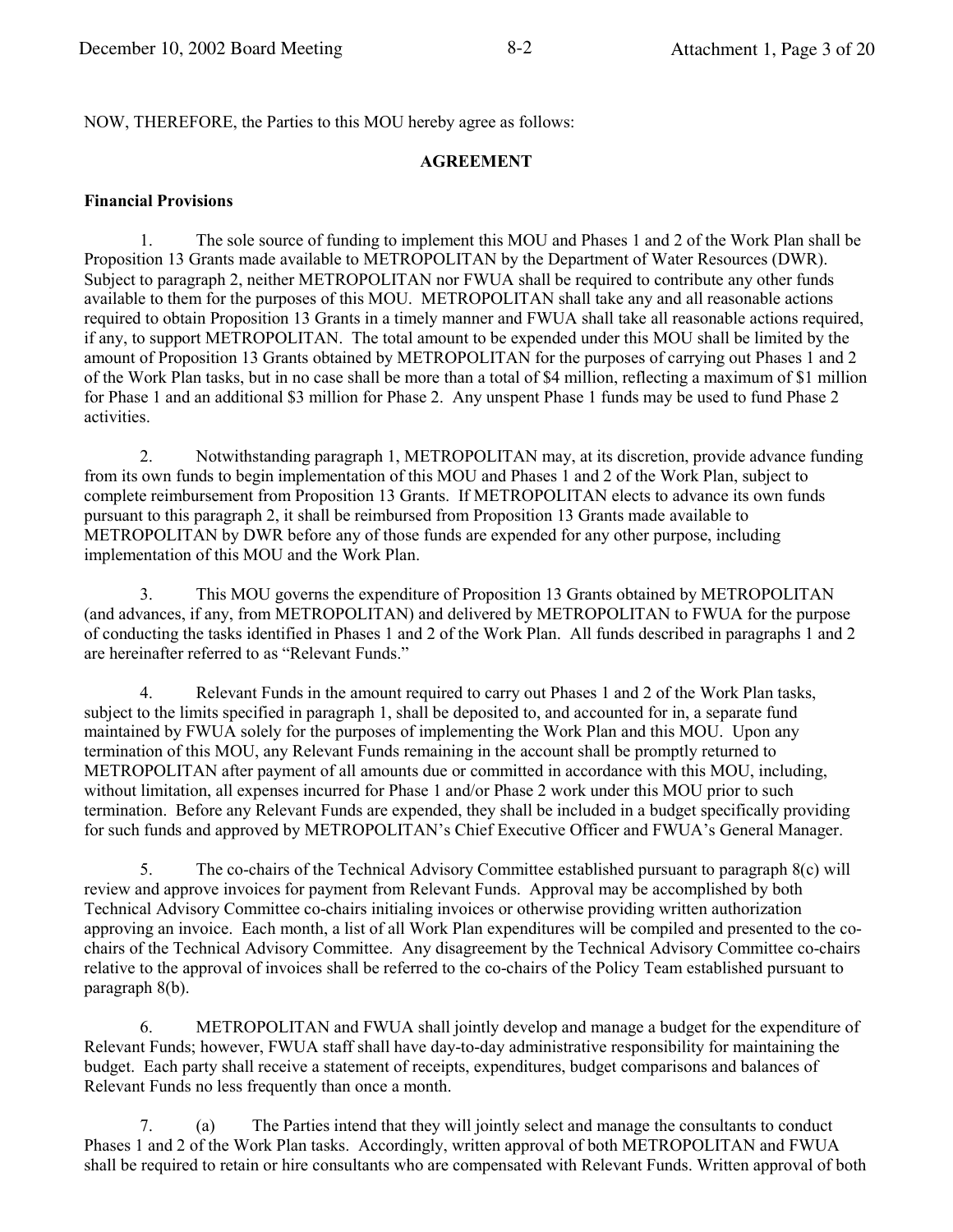METROPOLITAN and FWUA shall be required to dismiss such consultants or to change the terms of such consultants' contractual arrangement.

 $(b)$ Consistent with Recital G, FWUA may seek Relevant Funds to pay for the reasonable costs of their staff and consultants incurred in the administration of this MOU and in development and implementation of Phases 1 and 2 of the Work Plan. However, before any such funds are authorized, they shall be specifically included in the budget approved in paragraph 4. Before any funds are expended for these purposes, they shall be supported by detailed, itemized statements of cost for salary, hourly fees, out-of-pocket expenses or any other costs, and approved by the Technical Advisory Committee co-chairs. No more than a total of \$300,000 may be expended for these purposes, reflecting a maximum of \$100,000 for Phase 1 and \$200,000 for Phase 2. Any unspent Phase 1 funds may be used to fund Phase 2 activities.

#### **Management of Consultant Contract**

8. FWUA and METROPOLITAN have jointly developed the Work Plan, but have decided that FWUA alone should sign the contracts with the consultants who will perform the studies. Nevertheless, FWUA and METROPOLITAN wish to ensure that, as between themselves, certain rights and risks under those contracts are shared equally between them. Therefore,

 $(a)$ FWUA and METROPOLITAN shall jointly make all decisions concerning the conduct of the tasks in the Work Plan and shall fully and completely share data, documents, and all other materials generated by the Work Plan. All written directions to the consultants performing Work Plan tasks must receive the written approval of both FWUA and METROPOLITAN before being submitted to the consultants. As provided in paragraph 7 above, METROPOLITAN's written approval is required before FWUA may enter into contracts for Work Plan tasks. As also provided in paragraph 7 above, written approval of both FWUA and METROPOLITAN shall be required to dismiss a consultant performing any portion of the Work Plan or to change the terms of such consultant's contractual arrangements.

A Policy Team shall be convened to provide policy guidance on Phase 1 and 2 activities. (b) The Policy Team shall be comprised of managers and directors from METROPOLITAN, FWUA, and representatives from any other entities that the Policy Team shall agree to add. The Policy Team shall insure timely policy review of, and input to, management of the consulting agreement and Work Plan, and shall provide periodic updates to their respective Boards on the Progress of the Work Plan. All of the decisions of the Policy Team shall be by consensus. The Policy Team shall be co-chaired by the General Manager of FWUA and the Vice President of METROPOLITAN, who will coordinate Policy Team activities. METROPOLITAN and FWUA shall notify the other in writing of the appointment, or change in appointment, of its co-chair.

A Technical Advisory Committee shall manage, facilitate and review the development  $(c)$ and implementation of Phases 1 and 2 of the Work Plan tasks. The Technical Advisory Committee shall be comprised of policy and/or technical experts from METROPOLITAN, FWUA, and representatives from any other entities that the Technical Advisory Committee shall agree to add. The Technical Advisory Committee shall insure timely technical review of, and input to, management of the consulting agreement and Work Plan, and shall provide periodic updates to the Policy Team on the progress of the Work Plan. All decisions of the Technical Advisory Committee shall be by consensus. The Technical Advisory Committee shall be co-chaired by one representative each from METROPOLITAN and FWUA, who will perform day-to-day management of the Work Plan and the consulting agreement(s). METROPOLITAN and FWUA shall notify the other in writing of the appointment, or change in appointment, of its co-chair, if applicable, team members and any alternates.

 $(d)$ FWUA and METROPOLITAN shall each be equally entitled to all work product prepared by the consultant(s) related to the Work Plan or this MOU, and to use the work product for any purposes not adverse to the other Party, so long as the use is otherwise consistent with the Principles and this MOU. However, final work product will not be used to promote specific projects until dissemination of the work product for those purposes is approved by METROPOLITAN and FWUA. Draft work product will not be made public unless the Parties agree that that would further the Partie's interests in the program. In order to ensure coordinated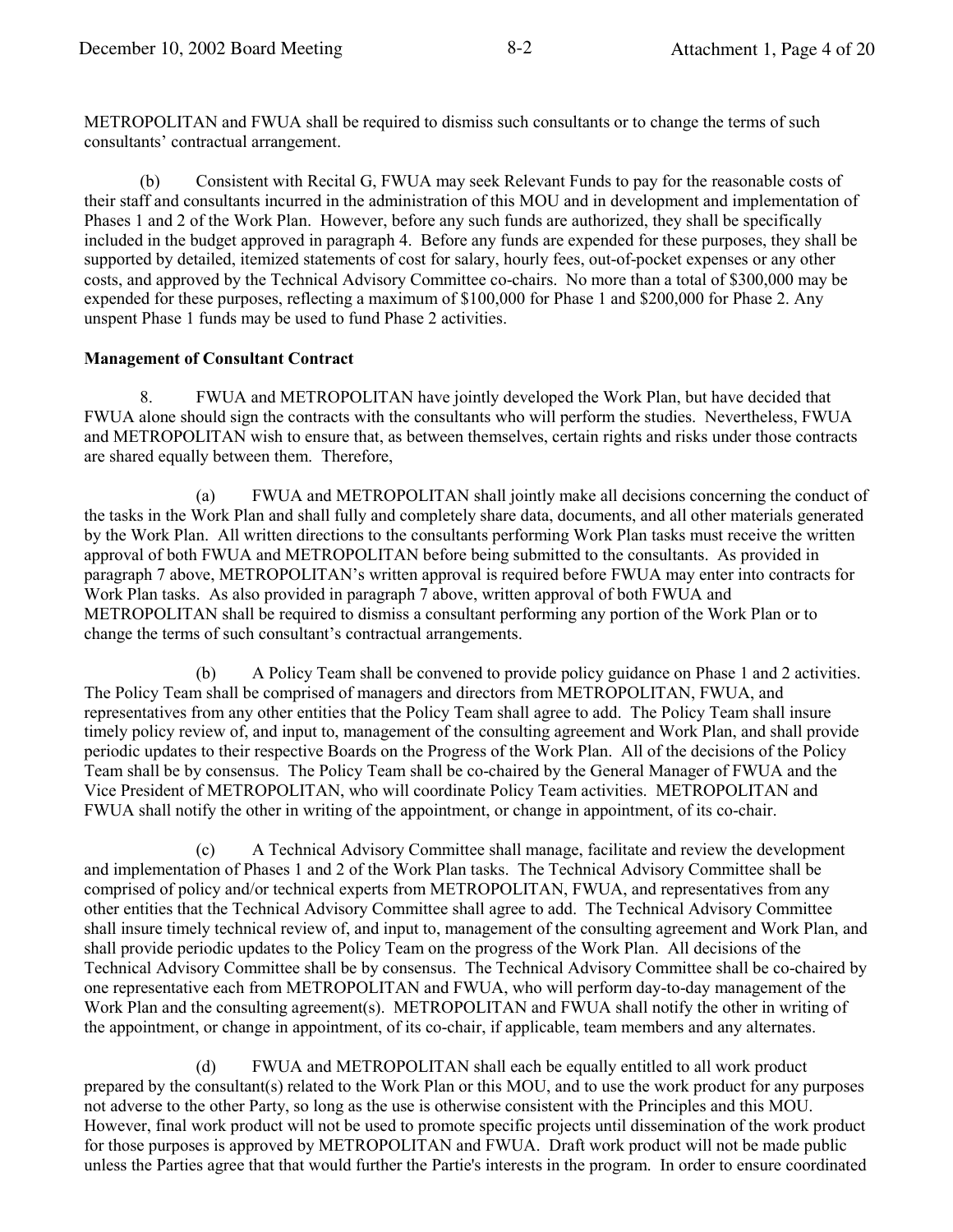development of the program, each party shall notify the other prior to publicly disseminating the work product once it is final. Any entity added to the Policy Team or Technical Advisory Committee shall, as a condition of participating therein, execute an agreement acceptable to FWUA and METROPOLITAN pursuant to which such entity agrees to be bound by the provisions of this paragraph  $8(d)$ .

### **Liability**

9. METROPOLITAN and FWUA will cooperate in reducing, to the greatest extent practicable, the risk from claims arising as the result of the Phases 1 and 2 work. However, consistent with Recital G, in the event of claims by third parties relating to the Phases 1 and 2 of the Work Plan, METROPOLITAN will defend, indemnify and hold FWUA and its members, and their respective directors, officers, agents, employees and volunteers, harmless from and against all losses, demands and causes of action asserted by third parties relating to Phases 1 and 2 of the Work Plan (collectively, "claims"), and shall assume responsibility for payment of any settlement, judgment, costs and attorneys' fees arising therefrom, except to the extent they arise as the proximate result of an act or omission (including without limitation negligence or misconduct) of FWUA, one of its members, or a party under their sole control. The provisions of this paragraph 9 shall govern claims arising in connection with Phases 1 and 2 of the Work Plan only, and the Parties hereby leave to future negotiation the allocation of liability, if any, relating to their activities in connection with the Work Plan following the completion of Phases 1 and 2 of the Work Plan.

#### **Specific Programs or Projects**

 $10<sub>1</sub>$ The Work Plan includes undefined tasks (Tasks 815-818) and provides for the implementation of specific demonstration project(s) that further the goals of the Parties. The Parties anticipate that design of some of the projects identified may be initiated during Phase 2. Specific projects or programs selected for reconnaissancelevel and feasibility evaluations shall be disclosed at the time Tasks 815 and 816 are defined. The definition of Tasks 815-818, the selection, design and implementation of specific demonstration projects and projects selected for feasibility study, design or implementation shall be (i) developed in consultation with FWUA; (ii) consistent with the Principles; (iii) subject to technical review by the Technical Advisory Committee; (iv) subject to policy review and recommendation to the Parties' respective Boards by the Policy Team and (v) subject to approval by the Parties' respective Boards. The terms and conditions for construction and operation of any projects, including liability issues, will be subject to separate agreements.

#### **General Provisions**

11. FWUA and METROPOLITAN agree not to execute any contracts for purposes of conducting any portion of the Work Plan unless the contracting party has (a) obtained workers' compensation and liability insurance in an amount satisfactory to FWUA and METROPOLITAN, and (b) provided FWUA and METROPOLITAN (to their satisfaction) with appropriate indemnification.

Each person who executes this MOU represents and warrants to each party hereto that he or she 12. has the authority to do so.

13. This MOU may be amended or modified only by a written agreement signed by each of the Parties. No oral amendment or modification of this MOU shall be enforceable even if such oral amendment or modification is claimed to be supported by new consideration therefor.

In entering into this MOU, the Parties represent that they have each been represented by counsel 14. who are the attorneys of their own choice in the negotiation and drafting of this MOU. Accordingly, this MOU shall not be strictly construed against any party, and the rule of construction of contracts resolving any ambiguities against the drafting party shall be inapplicable. The Parties further represent and warrant that the terms of this MOU have been completely read and explained to them by their attorneys and that those terms are fully understood and voluntarily accepted by them.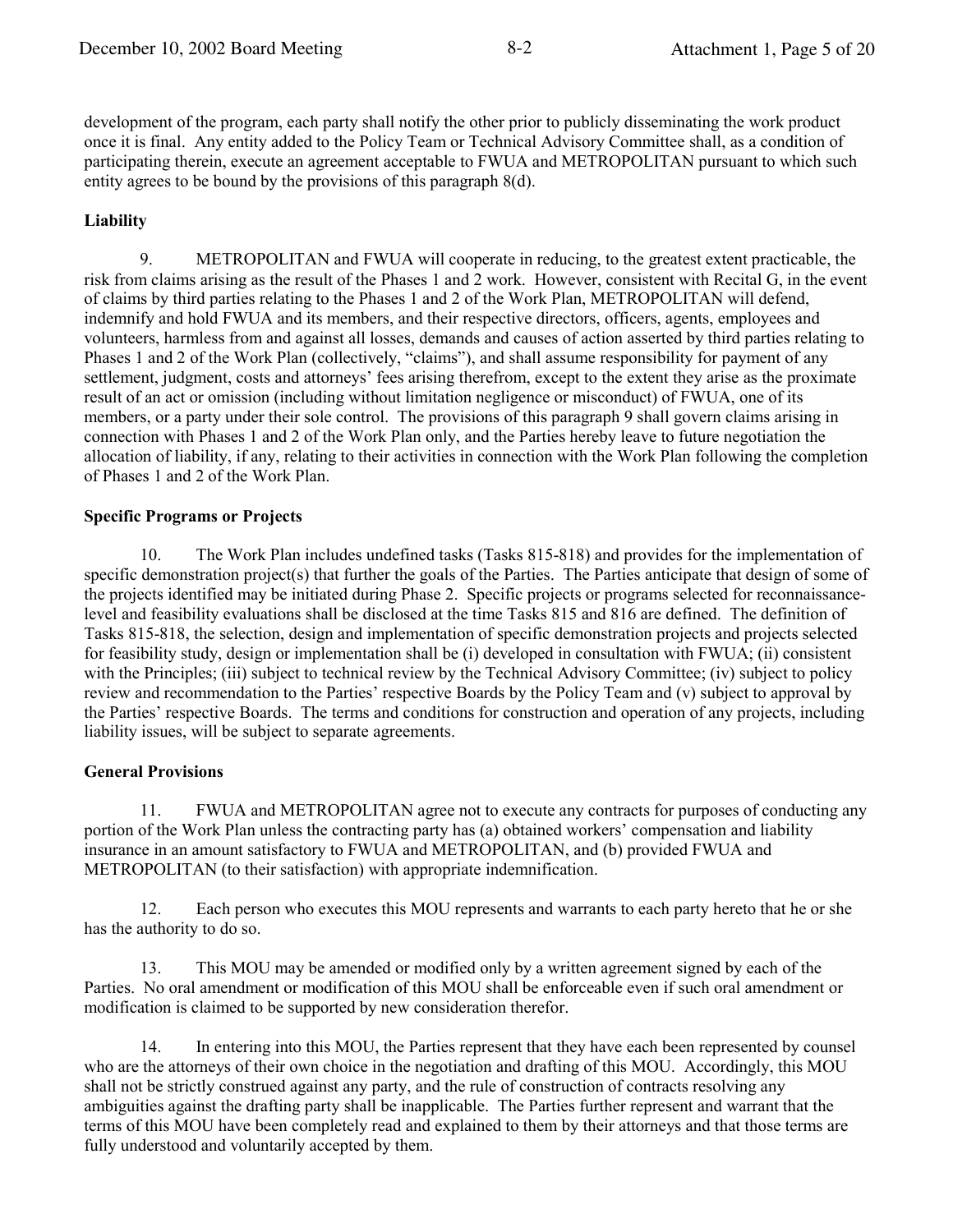15. This MOU shall inure to the benefit of and bind the successors of the Parties thereto.

This MOU may be executed in any number of counterparts, each of which shall be deemed to be 16. an original, and all of which together shall be deemed to be one and the same instrument.

17. This MOU may not be assigned, in whole or in part, by either of the Parties without the express written consent of the other party, which consent may be withheld by such other party in its sole and absolute discretion.

Nothing in this MOU shall be deemed or construed by any person to create the relationship of 18. principal and agent, or of limited or general partnership, or of joint venture, or of any other association between or among the Parties.

Each party shall, as often as reasonably requested, execute, acknowledge and deliver, or cause to 19. be executed, acknowledged and delivered, such further documents and instruments as may be necessary to carry out the intent and purpose of this MOU.

This MOU shall be governed by, and construed and enforced in accordance with, the laws of the 20. State of California.

This MOU shall be effective on December 10, 2002 and shall remain in effect until Phases 1 and 21. 2 of the Work Plan tasks are completed to the satisfaction of the Parties and payment has been made to the consultant(s); provided that upon termination of the Principles, this MOU shall terminate. Notwithstanding the foregoing, the provisions of paragraphs 2, 4, 8(d) and 9 shall survive any termination of this MOU.

Ronald R. Gastelum, Chief Executive Officer The Metropolitan Water District of Southern California

Dan Fults, General Manager **Friant Water Users Authority**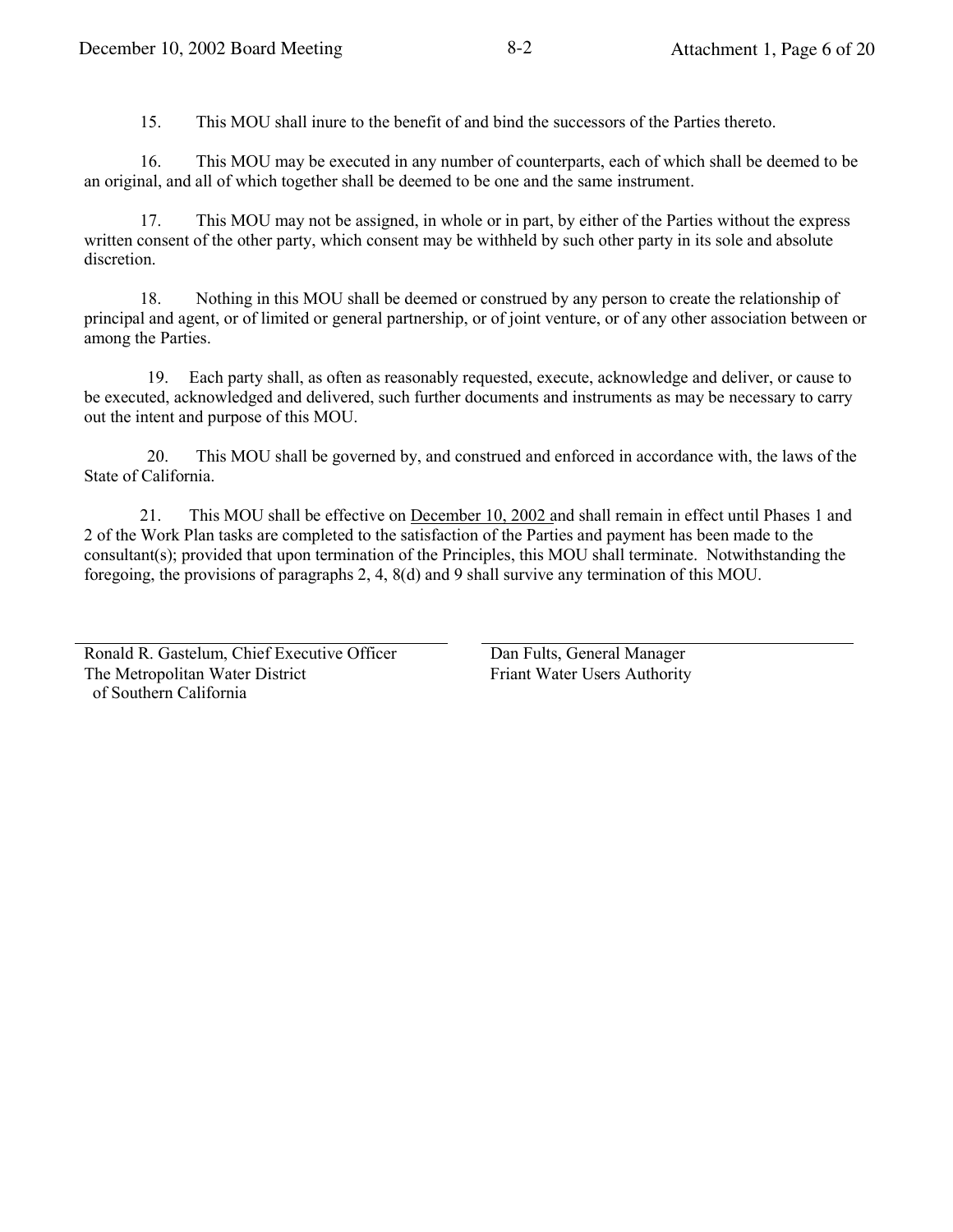#### ATTACHMENT A

# PRINCIPLES REGARDING A PROPOSED WATER MANAGEMENT PARTNERSHIP BETWEEN THE FRIANT WATER USERS AUTHORITY, ON BEHALF OF ITS MEMBERS, AND THE METROPOLITAN WATER DISTRICT OF SOUTHERN **CALIFORNIA**

### **MUTUAL GOALS**

The attached "Partnership Principles" are agreed to in furtherance of developing a cooperative water management partnership (Partnership) between the Friant Water Users Authority (Authority), on behalf of its members, and the Metropolitan Water District of Southern California (Metropolitan) that will enhance and optimize their respective water supplies and water management capabilities. This mutually advantageous agricultural-urban Partnership will explore water management opportunities that have both short- and long-term benefits and address water supply management issues. Partnership activities will include, but are not necessarily limited to: sharing information; consulting on CALFED activities; preparing feasibility studies; conducting modeling and technical analyses; implementing pilot projects; and designing and constructing water management facilities. The Partnership will be pursued in an open process with full participation of interested parties.

Metropolitan's primary interest in pursuing the Partnership is to develop water management programs, including water quality exchanges, with the Authority's members, that will result in a net improvement to the quality of water supplies Metropolitan receives via the California Aqueduct. The Authority's primary interest in pursuing the Partnership is to develop infrastructure improvements and/or programs that will improve surface water and groundwater supply reliability and affordability for its members.

Nothing herein reduces the importance of pursuing improvements to water conveyance facilities or other improvements in the Sacramento-San Joaquin River Delta (Delta) that will improve the reliability of water supplies exported from the Delta and will provide higher quality water for Delta exporters. Further, it is the intent of both parties for the Partnership activities to be consistent with the current consensus-based efforts of the Authority to restore environmental values on the San Joaquin River.

 $By:$ 

Richard M. Moss, General Manager Friant Water Users Authority

Date: Naunbu 30 2000

مهر  $\mathbf{B} \mathbf{v}$ :

Ronald R. Gastelum, General Manager Metropolitan Water District of Southern California

Date:  $1$  I would 30  $2000$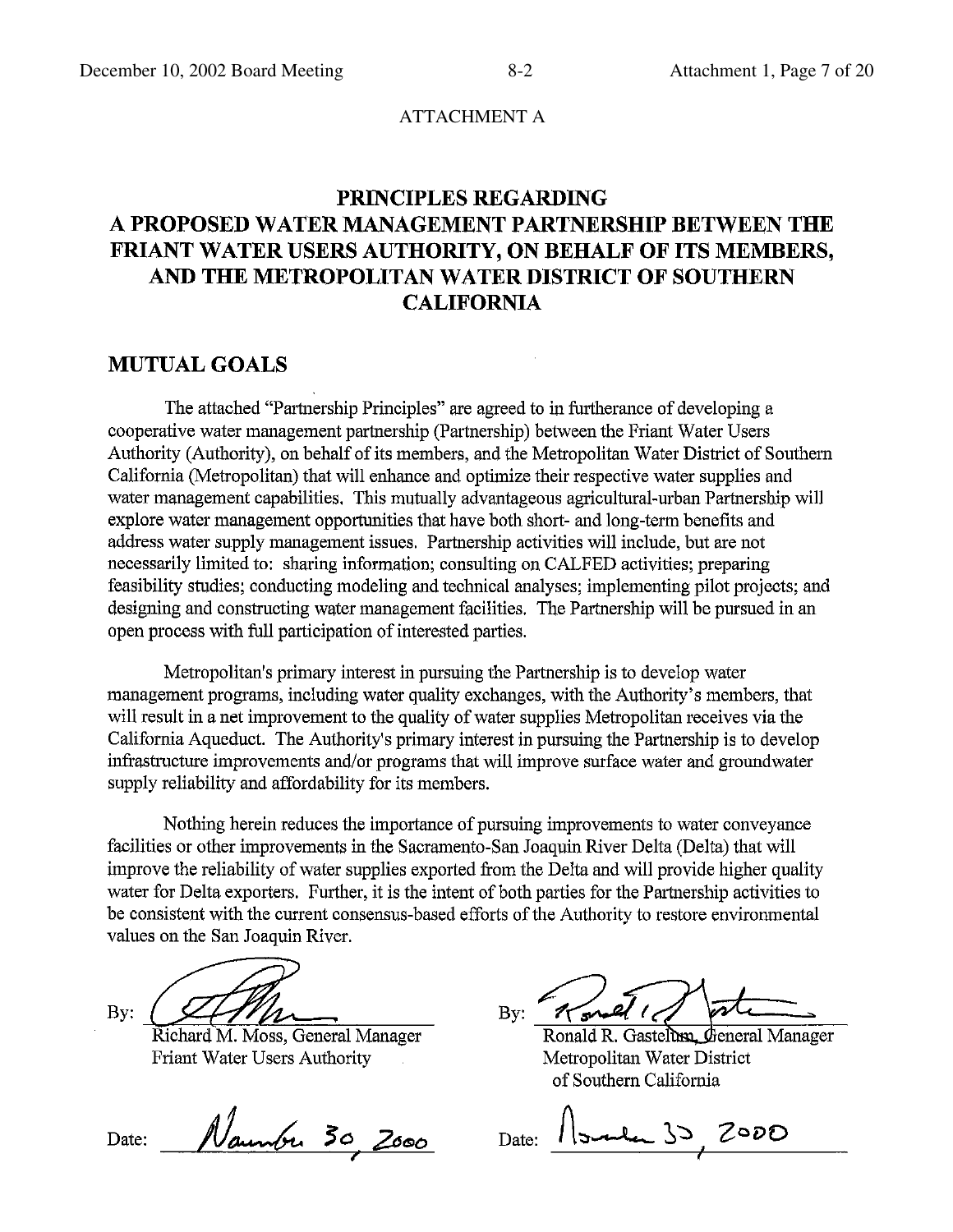## $8-2$

# **PARTNERSHIP PRINCIPLES**

- 1. The Partnership will enhance water management capabilities of the Authority's members and Metropolitan.
- $2.$ The Partnership may explore, evaluate, and develop infrastructure improvements and/or programs that will improve surface water and groundwater supply reliability and affordability for the Authority's members.
- $3.$ The Partnership will pursue water management actions, including water quality exchanges, which provide Metropolitan with water quality improvements at the Edmondston Pumping Plant at a cost acceptable to Metropolitan.
- $4.$ The Partnership will not negatively impact water supply, operations, or financial condition of the Authority, its members or Metropolitan.
- 5. The Partnership will not negatively impact the availability, quality or costs of water supplies to other San Joaquin Valley interests, fully recognizing the water rights of members of the Partnership.
- 6. The Partnership will ensure that any program implemented will result in water quality for each Authority member that is acceptable to that member.
- The Partnership will sustain long-term groundwater management capabilities for all 7. beneficial uses within the Friant Division service area specifically, and the San Joaquin Valley generally.
- 8. Metropolitan will assume all risks associated with its State Water Project supplies delivered from the Sacramento-San Joaquin Delta, including without limitation any shortages that may occur.
- 9. The Partnership will operate in a manner that will not jeopardize the water rights relied upon in order to make water available to the Authority's members, Metropolitan, or any other party in the San Joaquin Valley.
- 10. The Authority will act as a clearinghouse for all Partnership activities on behalf of its members including but not limited to distributing Partnership-related information received from Metropolitan to its members.
- 11. Metropolitan will coordinate all Partnership activities, including Partnership activities with individual Authority members, through the Authority, and will not undertake any activities within the scope of the Partnership with any party within the service area of the Friant Division other than as a part of the Partnership.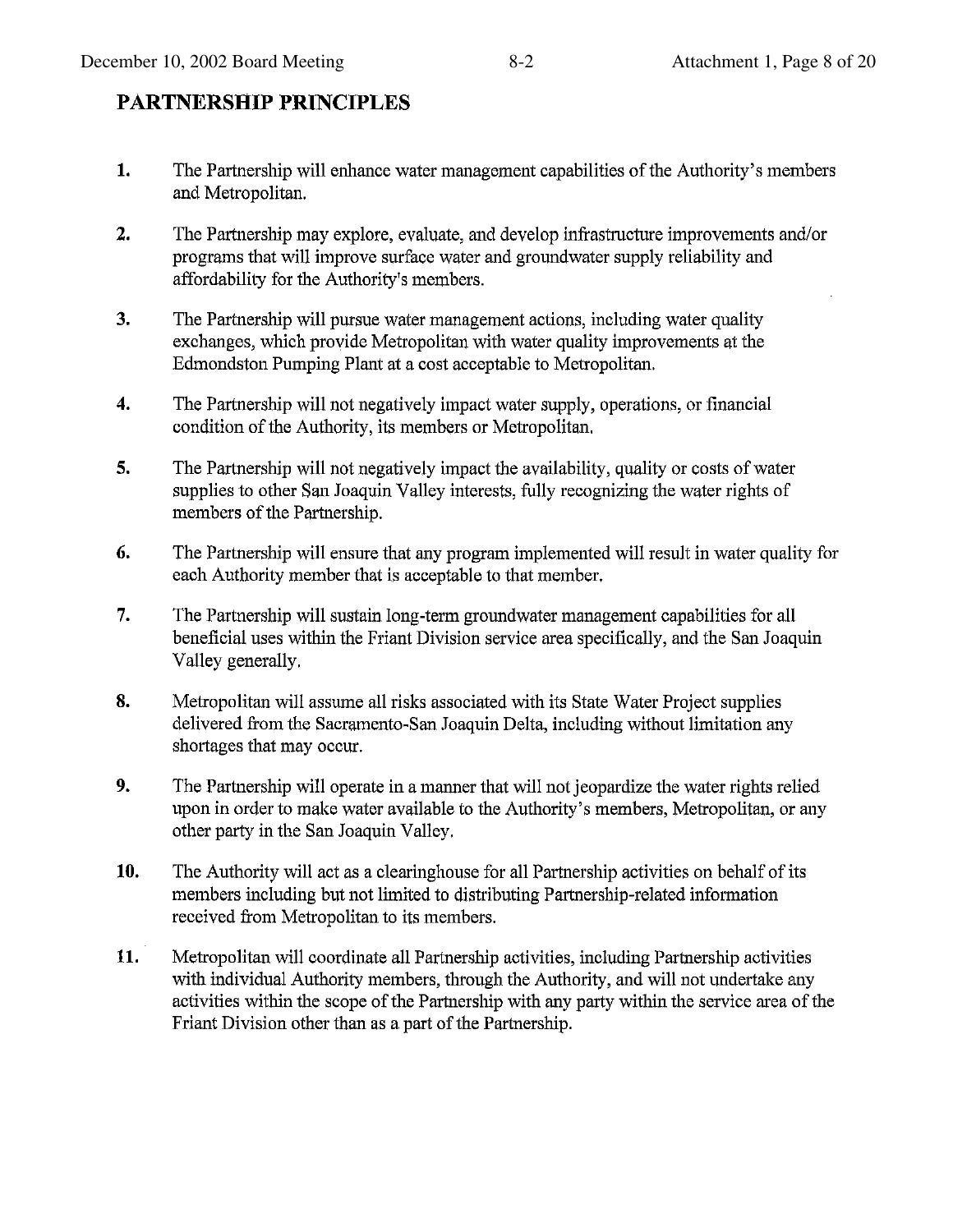- 12. The Partnership's activities will be consistent with the Authority's current consensusbased effort to restore environmental values on the San Joaquin River.
- $13.$ The Partnership will not result in any significant unmitigated environmental impacts.
- 14. Neither the Authority nor Metropolitan will pursue or support groundwater banking or other water management programs that harm the interests of Metropolitan, the Authority or any of the Authority's members, with harm to the interests of Metropolitan determined by Metropolitan, harm to the interests of the Authority determined by the Authority in accordance with internal arrangements among its members and/or Authority board policies and harm to any Authority member determined by that member.
- The Authority and/or its members, and Metropolitan have the right to terminate the 15. Partnership at any time until such time as the parties enter into a long-term contract.
- 16. The Partnership will be carried out in an open process that provides for public participation from all interested parties.

t

17. All activities undertaken in furtherance of the Partnership will be by consensus of the parties and selected based on criteria to be developed by the parties that will include economic considerations, ability to proceed in a timely manner, and any other factors that might contribute to an activity's feasibility.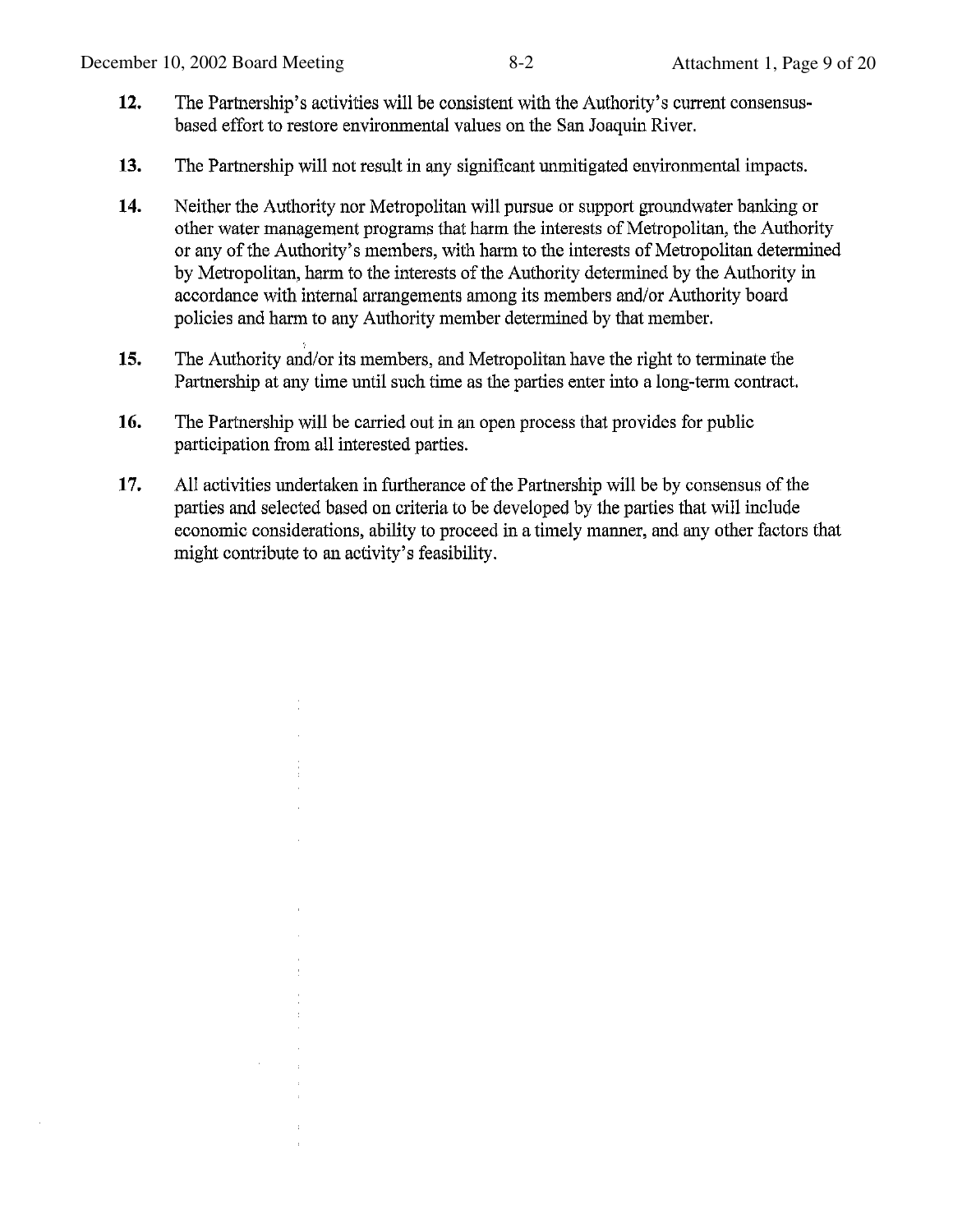# $8-2$

### **Attachment B**

#### **Technical Work Plan for a Water Management Partnership**

October 15, 2002

Mr. Dan Fults, General Manager **Friant Water Users Authority** 854 Harvard Avenue Lindsay, California 93247

#### Subject: Friant Water Users Authority Contract Modification-018: Phase 2 of FWUA/Metropolitan Water Management Partnership

Dear Dan:

In accordance with the contract for professional services between the Friant Water Users Authority (FWUA) and Science Applications International Corporation (SAIC), this letter is our Request for Contract Modification 018. Contract Modification 018 presents the scopes of work and estimated budgets associated with Phase 2 of Friant/Metropolitan Water Management Partnership.

#### **BACKGROUND**

In late 1999, FWUA and the Metropolitan Water District of Southern California (Metropolitan) entered into discussions regarding a Water Management Partnership (Partnership) that would: (1) improve the reliability of the water supplies of the FWUA Member Districts; (2) provide improved water quality to Metropolitan; and, (3) not be competitive for the water supplies that may be developed as part of the San Joaquin River Restoration Program. It was recognized that any program developed between Metropolitan and a FWUA Member district would be difficult to implement if that program and the San Joaquin River Restoration Program were competing for the same water. The parties developed Principles for Agreement and a Memorandum of Understanding for moving forward with an investigation. SAIC, already under contract with FWUA, was selected as the Consultant.

Contract Modification 004 to the FWUA/SAIC agreement authorized SAIC to initiate work on Phase 1 of the Partnership. In general terms, Phase 1 required the development of nine preliminary or appraisal-level technical memoranda (Tasks 800-809). The two purposes of these memoranda were to: (1) compile available technical and institutional information that would affect the capability to deliver Eastside water to Metropolitan in exchange for the delivery of a portion of Metropolitan's entitlement to State Water Project (SWP) water to FWUA Member Districts; and, (2) identify issues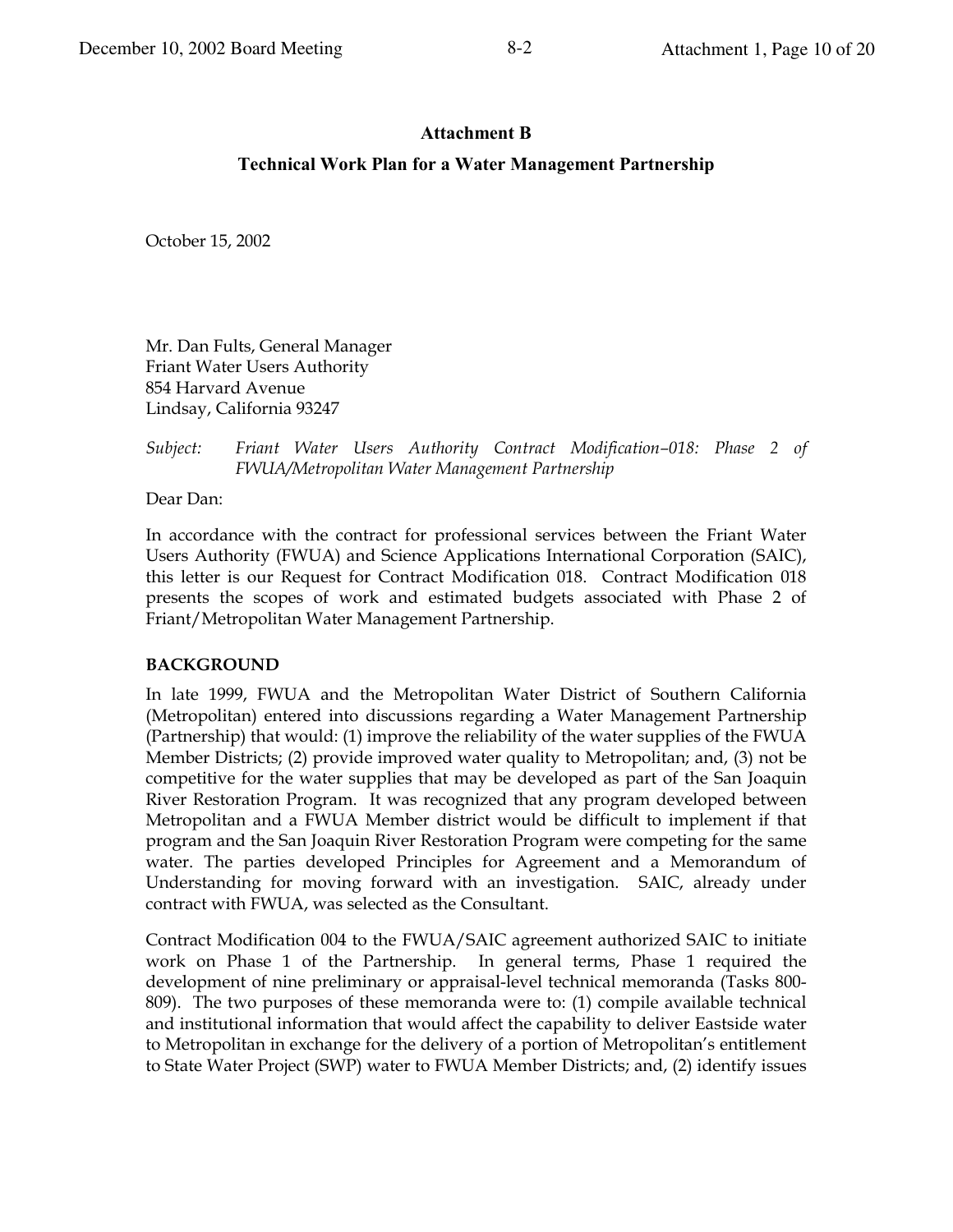that may constitute significant impediments to implementation of programs that might be developed by the Partnership.

SAIC has essentially completed the Phase 1 activities and submitted drafts of the nine technical memoranda for review and comment. Comments from FWUA and Metropolitan were received and incorporated in revised memoranda that are now considered "final drafts" ready for the next step in the review process.

FWUA and Metropolitan representatives have requested that the Phase 3 activities originally proposed in the scope of work set forth in Contract Modification 004 be incorporated into Phase 2 (Tasks 810-818). This change is reflected in this request for contract modification.

SAIC proposes to initiate Phase 2 activities upon receipt of the executed copy of this Request for Contract Modification 018. Descriptions of the scope of work, deliverables, schedules, and estimated budgets for roughly twelve (12) months after the start date are also provided for Tasks 810 through 814. The schedule is based on a start date of December 12, 2002. The budgets are based on estimates of the time required to complete each of the tasks, staff billing rates and estimates of other direct costs.

The time required for completing Tasks 810 through 814 and the budgets for each are at best rough, order of magnitude estimates. One of the reasons for the uncertainty is because of the dependency on the deliverables from the two San Joaquin River Restoration studies, which have not yet been accepted by FWUA. SAIC proposes to monitor the work of these studies, particularly the water supply studies, and coordinate schedules, scopes of work, and budgets with representatives of FWUA and Metropolitan during the course of the Phase 2 tasks. SAIC may use subcontractors for portions of some of the tasks requiring special expertise, such as preliminary design and preparation of estimates of probable construction costs. SAIC has included the estimated cost of subcontractors in the estimated budgets for each of the Phase 2 tasks.

SAIC proposes to review the scopes of work and associated budgets for the Phase 2 tasks with the FWUA and Metropolitan Technical Advisory Committee at least monthly as the work progresses and recommend changes based on the findings for each task. This will present FWUA and Metropolitan with an opportunity for readjustment in the task description and estimated budget to utilize both staff and financial resources as efficiently as possible.

Budget estimates are not provided for Tasks 815 through 818, which address specific projects, which have not yet been identified. These tasks may be performed by SAIC or involve consultants retained directly by FWUA Member Districts or Metropolitan.

SAIC proposes to be able to move the funding from one task to the other, consistent with Contract Modification 004 which covered Phase 1 activities. FWUA and Metropolitan will be notified if a reallocation of funding among the tasks is required. The total estimated 12-month Phase 2 budget would not be exceeded without prior authorization.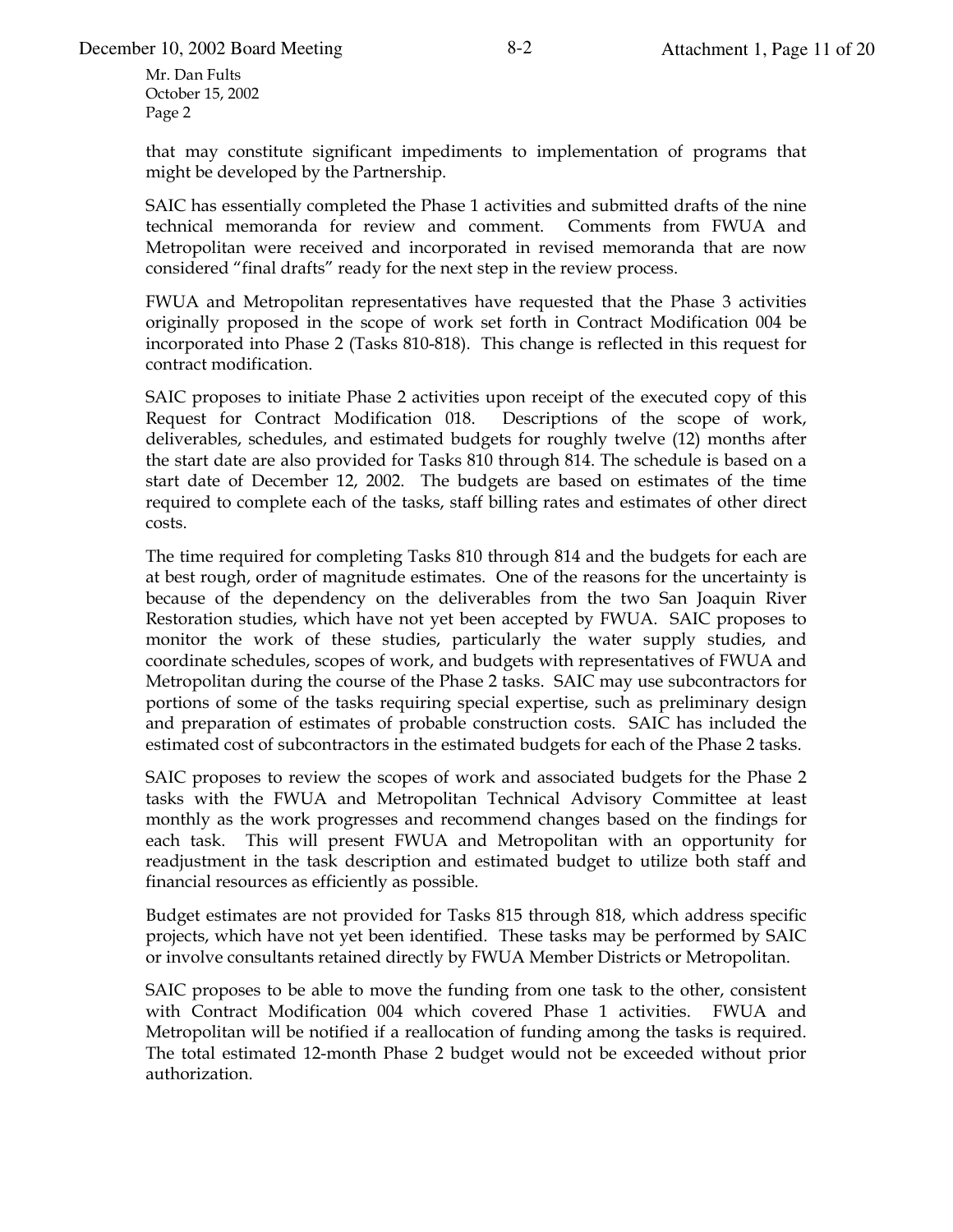December 10, 2002 Board Meeting

Mr. Dan Fults October 15, 2002 Page 3

| Phase 2<br>Task No. | Description                                             | Estimated<br><b>Budget</b> |  |
|---------------------|---------------------------------------------------------|----------------------------|--|
| 810                 | New Surface and Groundwater Storage                     | \$237,100                  |  |
| 811                 | New Westside Conveyance and Exchange Facilities to FWUA | \$287,600                  |  |
| 812                 | New Eastside Conveyance and Exchange Facilities to SWP  | \$200,300                  |  |
| 813                 | Restoration Effects on Water Quantity and Quality       | \$119,600                  |  |
| 814                 | Evaluation of FWUA Member Interest in Phase 1 Findings  | \$195,700                  |  |
|                     | Subtotal                                                | \$1,040,300.00             |  |
| 815                 | <b>Conduct Reconnaissance-level Evaluations</b>         | Not Estimated              |  |
| 816                 | <b>Feasibility Evaluations</b>                          | Not Estimated              |  |
| 817                 | <b>Environmental Compliance</b>                         | Not Estimated              |  |
| 818                 | <b>Demonstration Projects</b>                           | Not Estimated              |  |
|                     | \$2,080,600.00                                          |                            |  |

SAIC proposes to assign a separate job code to each of the new tasks to facilitate cost tracking. Brief descriptions of the Phase 2 tasks to be undertaken by SAIC pursuant to this contract modification are set forth following.

# **Phase 2 Task Descriptions**

Phase 2 tasks were originally described in Contract Modification 004 that authorized SAIC to proceed with Phase 1 of the Partnership activities. The task descriptions set forth in Contract Modification 004 are repeated below in the "Original Statement of Work" section for each task. A more specific description of the activities to be undertaken is described below under the "Updated Work Plan" section for each task.

## Task 810 - New Surface and Ground Water Storage

Original Statement of Work: A technical memorandum will be produced to evaluate the capability of new surface water and groundwater storage facilities to further the goals of the Partnership. The analyses will include identifying operational constraints and opportunities. SAIC also proposes to conduct preliminary evaluations of environmental compliance issues associated with any new surface and groundwater storage facilities identified in this task.

**Updated Work Plan:** The objective of this task is to identify facilities to: (1) Regulate FWUA Member District water supplies for delivery to Metropolitan; and, (2) Regulate a portion of the Metropolitan SWP supplies for delivery to FWUA Member Districts.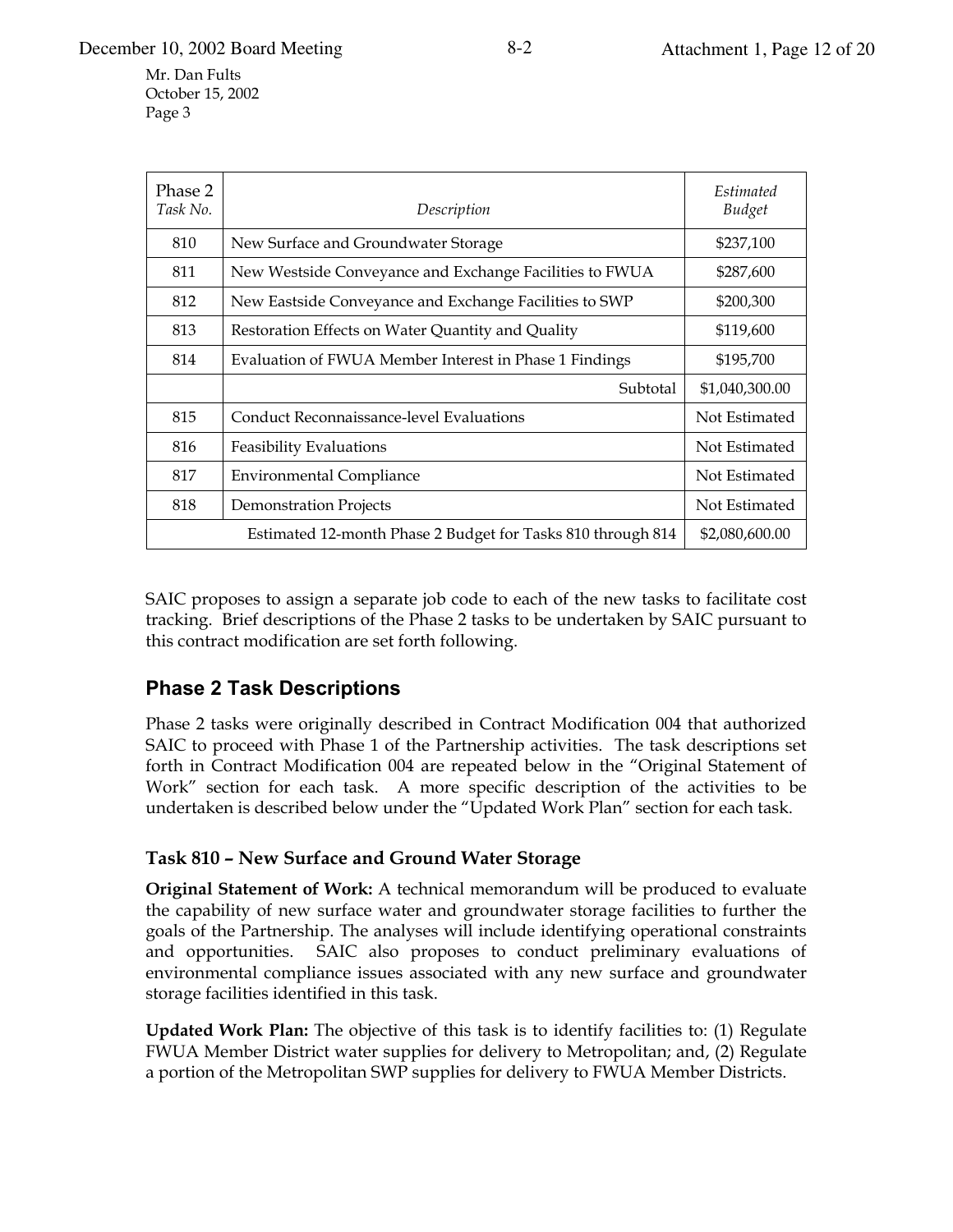SAIC proposes to review information on potential surface and groundwater storage sites presented in the San Joaquin River Restoration studies or other existing studies. Based on this review, SAIC proposes to determine the general locations of potential surface and groundwater storage sites and to evaluate operational and environmental issues that may affect the feasibility of the site(s). Specifically, SAIC proposes to evaluate three potential generic surface water locations and three potential generic groundwater storage locations. The evaluations will include water operations studies for each storage site, based on a monthly time step, for a recent period of record (up to 30 years). SAIC also proposes to work with the Technical Advisory Committee (TAC) to identify specific surface and groundwater storage sites that could be considered for further reconnaissance-level work under Task 815.

#### **Estimated Budget for Task 810: \$237,100**

### **Task 811 - New Westside Conveyance and Exchange Facilities to FWUA**

**Original Statement of Work:** A technical memorandum will be produced to evaluate the ability to provide SWP supplies to the service areas of FWUA members. The analyses will include identifying operational constraints and opportunities. SAIC also proposes to conduct preliminary evaluations of environmental compliance issues associated with any new surface and groundwater storage facilities identified in this task.

**Updated Work Plan:** Phase 1-Task 806 work identified the capability of existing facilities to convey water from the SWP to FWUA Member Districts. Based on that Work, SAIC proposes to estimate the capability of existing facilities to be enlarged and estimate the additional capacity that could be achieved. SAIC also proposes to prepare estimates of probable construction costs for such enlargements. SAIC proposes to limit the investigation of existing facilities to the, Friant-Kern Canal, Arvin-Edison Intertie Pipeline and related facilities and the Cross Valley Canal and the Kern Water Bank Canal. SAIC will use the results of recent studies by Kern County Water Agency and others to expedite the analysis.

The total capacity requirements to convey water from the SWP to the FWUA system cannot be reliably determined until the participating FWUA Member Districts are identified. Accordingly, SAIC proposes to work together with the TAC and the individual FWUA Member Districts to estimate the range of capacity that might be required to meet the goals of the Partnership.

SAIC proposes to conduct investigations related to proposed alignments and estimated probable construction costs of two new facilities that would be determined mutually with the TAC. Sizing of the new facilities would be based on estimated peak flow requirements and the additional capacity that may be needed after the existing facilities are enlarged. Monthly operational analyses are not proposed.

SAIC proposes to base the investigations of west to east conveyance capacity on information presented in the San Joaquin River Restoration studies and other existing studies and the data collected for them. SAIC proposes to utilize the 1:24,000 USGS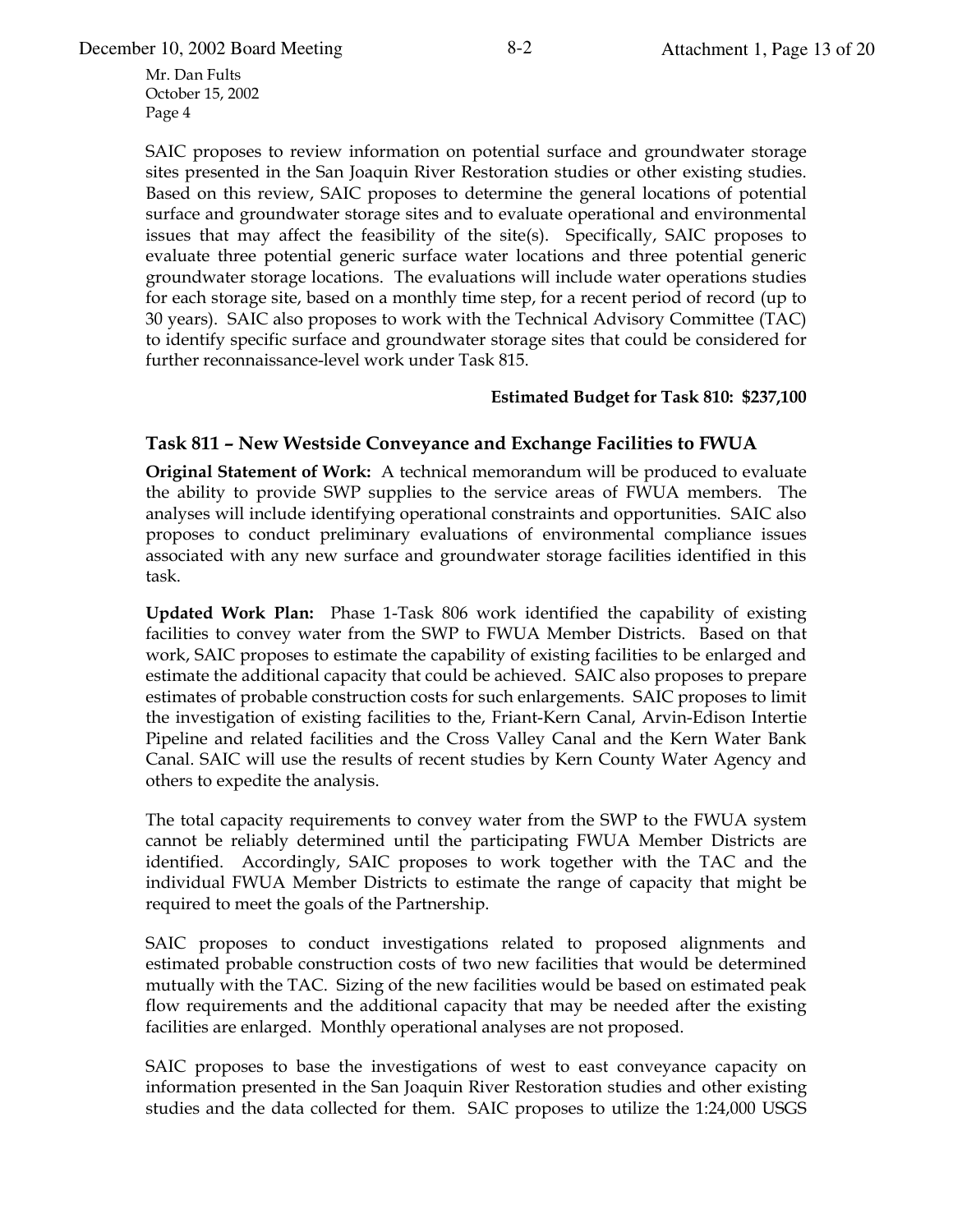quad sheets to plot the general alignment of the new facilities and to provide a range of sizes for the new facilities for purposes of the preparation of estimates of probable construction costs as well as annual costs. Identification of any preliminary environmental compliance constraints would also be part of this task.

It is noted that the required conveyance facilities for both Task 811, and Task 812, described following could be designed to be bi-directional. The advisability and location of any bi-directional facility will be dependent on the FWUA Member Districts that decide to participate in the Partnership program.

#### **Estimated Budget for Task 811: \$287,600**

#### **Task 812 - New Eastside Conveyance and Exchange Facilities to SWP**

**Original Statement of Work:** A technical memorandum will be produced to evaluate the ability of new facilities to convey and exchange eastside water supplies to the California Aqueduct. The analyses will include identifying operational constraints and opportunities. SAIC also proposes to conduct preliminary evaluations of environmental compliance issues associated with any new conveyance and exchange facilities identified in this task.

**Updated Work Plan:** Phase 1-Task 807 work identified the capability of existing facilities to convey water from the FWUA system to the SWP. Based on that work, SAIC proposes to estimate the capability of existing facilities to be enlarged and to prepare estimates of probable construction costs for such enlargement. SAIC proposes to limit the investigation to the Friant-Kern Canal, Arvin-Edison Intertie Pipeline and related facilities, the Cross Valley Canal and the Kern Water Bank Canal.

As is the case with Task 811, total capacity requirements to convey water from the FWUA system to the SWP cannot be reliably determined until the participating FWUA Member Districts are identified. Accordingly, SAIC proposes to work together with the TAC and the individual FWUA Member Districts to estimate the range of capacity that might be required to meet the goals of the Partnership.

SAIC proposes to conduct investigations related to the proposed alignment and estimated probable construction costs of one additional facility that would be determined mutually with the TAC. Sizing of the new facility would be based on estimated peak flow requirements and the additional capacity that may be needed after the existing facilities are enlarged. Monthly operational analyses are not proposed.

SAIC proposes to base the investigations of east to west conveyance facilities on information presented in the San Joaquin River Restoration studies and other existing studies and the data collected for them. SAIC proposes to utilize the 1:24,000 USGS quad sheets to plot the general alignment of the new facilities and to provide a range of sizes for the new facilities for purposes of the preparation of estimates of probable construction costs as well as annual costs. Identification of any preliminary environmental compliance constraints would also be part of this task.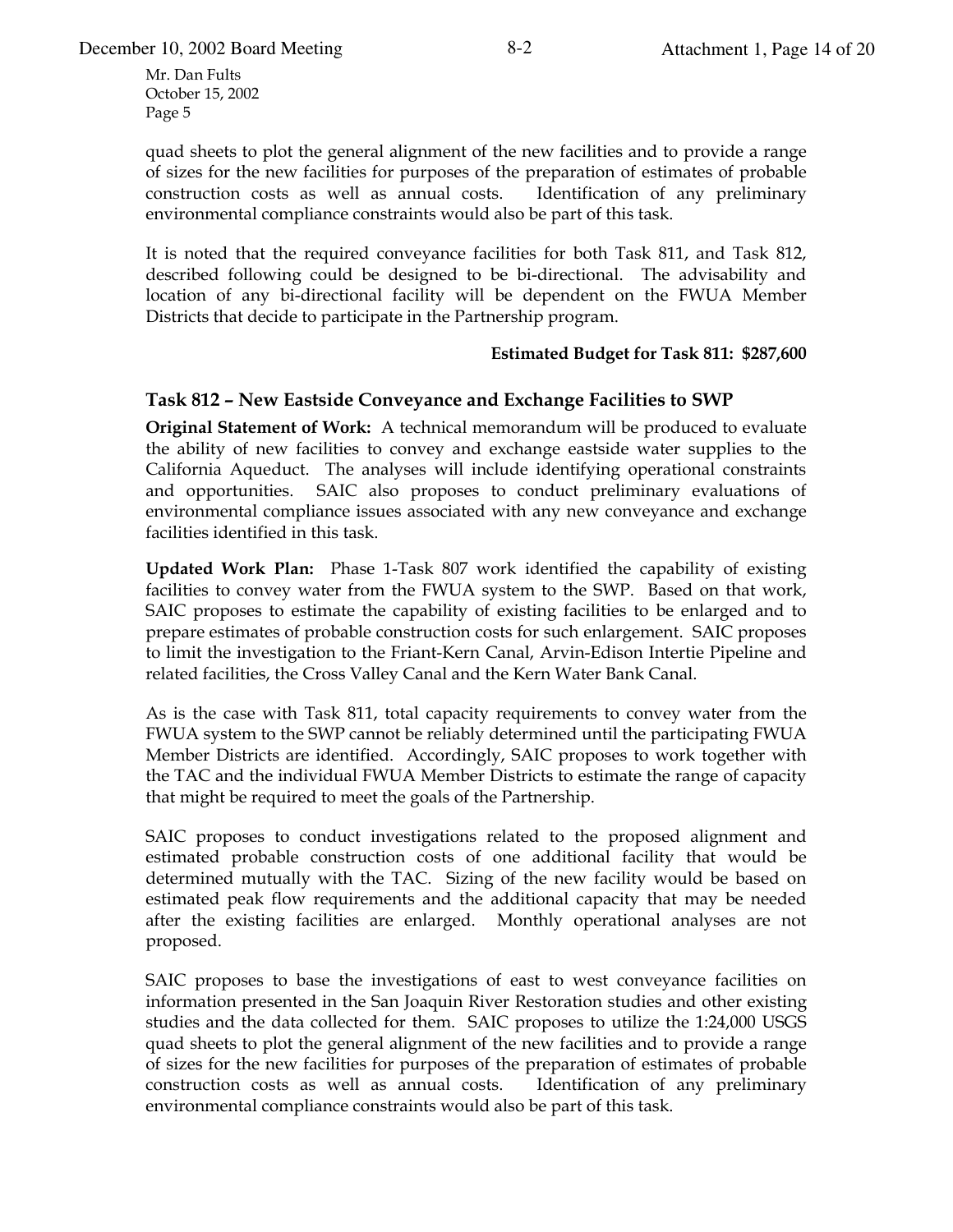#### **Estimated Budget for Task 812: \$200,300**

### Task 813 - Restoration Effects on Water Quantity and Quality

**Original Statement of Work:** A technical memorandum will be produced that will assess the effect restoring environmental values on the San Joaquin River will have on the water quantity and quality of Delta exports.

**Updated Work Plan:** Studies are currently underway that may lead to a plan for the restoration of the San Joaquin River. The plan, if implemented, will likely affect the quality and quantity of water diverted from the Delta into the SWP facilities. It is uncertain when these restoration studies will be completed. Current water supply alternatives being considered include recirculation of San Joaquin River water released for restoration purposes as one of the components. SAIC proposes to work with the TAC to establish alternative amounts of water that may be recirculated and to estimate the effects this recirculated water will have on the water quality and quantity of Delta exports. SAIC also proposes to work closely with Metropolitan's water quality experts to develop the analyses.

Specifically, SAIC proposes to evaluate the water quality and quantity effects of two routes for the recirculated water, through the Delta or through a potential transfer facility at Patterson. The analysis of the Delta route would include consideration of current Delta operations and management programs, including VAMP and the new Banks expansion. The analysis of the Patterson route will be based upon available data and input from the TAC

SAIC proposes to analyze the water quality and quantity impacts on historical Delta diversions that could result from three alternative amounts of recirculated water. The alternatives will be developed with the TAC by using existing runs of the planning models CALSIM and Delta Simulation Model II (DSM2), which are available from the State of California, DWR. Changes in monthly water quality parameters of highest concern (TDS, TOC (trihalomethane precursors), bromide, boron, and arsenic) will be estimated at the Delta output point of the Banks Pumping Plant, and inflow to the O'Neill Forebay.

#### **Budget for Task 813: \$119,600**

#### Task 814 - Evaluation of FWUA Member Interest in Phase 1 Findings

**Original Statement of Work: Revisit interested FWUA Member Boards. As a result of** the findings of Phase 1, additional generic-type programs may be identified, similar to those in Phase 1, Task 809. SAIC proposes to meet with FWUA members to describe findings of Phase 1 investigations (Task 800 to Task 809). SAIC proposes to prepare one or more technical memoranda to document the results of the meetings and to focus the implementation phase (Phase 3) on specific projects or programs identified in previous tasks that would be beneficial to the goals of the Partnership and to specific FWUA members.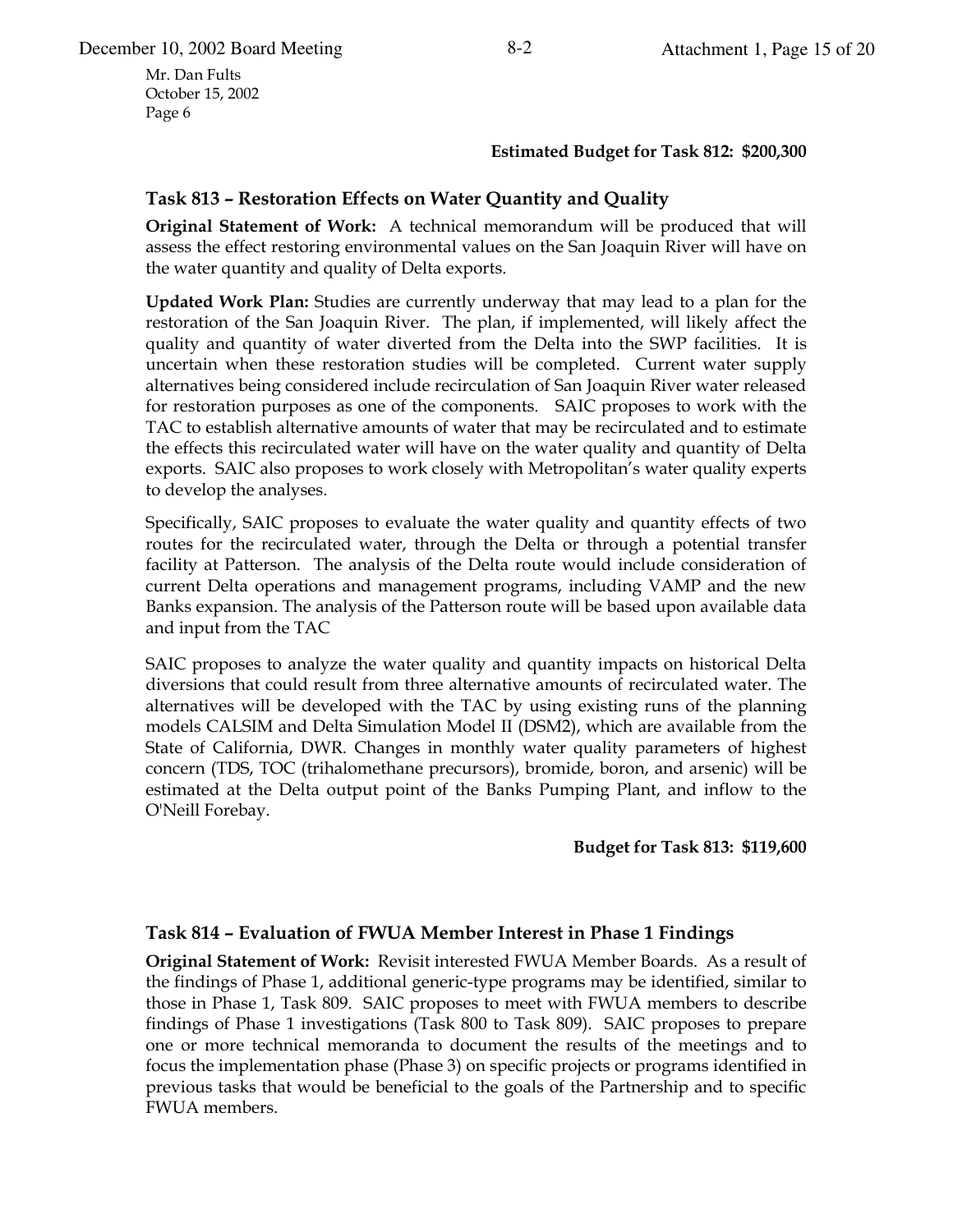December 10, 2002 Board Meeting 8-2 Attachment 1, Page 16 of 20

Mr. Dan Fults October 15, 2002 Page 7

**Updated Work Plan:** SAIC proposes to contact FWUA Member Districts to ascertain interest in partnering with Metropolitan on specific projects or programs. SAIC also proposes to work with FWUA Member Districts, as requested, and as approved by the TAC, to develop conceptual plans that would identify specific projects and program components for the individual districts. SAIC proposes to summarize the conceptual plans in a brief (5-10 page) memorandum. SAIC will work with consultants retained by the individual FWUA Member Districts to facilitate incorporation of their project proposals into the overall Partnership Program.

SAIC also proposes to provide "General Consultation" services under Task 814 to respond to requests from the TAC to address unanticipated tasks that may develop during the course of the investigation. The estimated budget for Task 814 includes an amount of \$100,000 for unanticipated tasks that SAIC is asked to perform.

#### **Budget for Task 814: \$195,700**

#### **Task 815 - Conduct Reconnaissance-level Evaluations**

**Original Statement of Work:** Initiate reconnaissance evaluations on specific water management projects and programs with FWUA members that could be pursued under the Partnership. Reconnaissance evaluations will be initiated, if specific programs identified by above appear to further the goals of the Partnership.

**Updated Work Plan:** The work plan for Task 815 cannot be defined until specific projects are identified.

#### **Budget for Task 815: To be developed later**

#### **Task 816 - Feasibility Evaluations**

**Original Statement of Work:** Initiate the evaluation of the technical and economic feasibility of specific projects identified by FWUA and Metropolitan. Feasibility evaluations will be initiated, if reconnaissance evaluations conclude specific projects will further the goals of the Partnership.

**Updated Work Plan:** The work plan for Task 816 cannot be defined until specific projects are identified.

#### Budget for Task 816: To be developed later

#### **Task 817 – Environmental Compliance**

**Original Statement of Work:** SAIC proposes to assist FWUA and Metropolitan staff in all issues associated with environmental compliance. It is not possible at this time to anticipate the nature of the total program or individual projects. However, SAIC proposes to work with FWUA and Metropolitan or whichever of the two is designated as the "Lead Agency" in developing the Project Description for the entire Water Management Partnership program and to prepare CEQA compliance documentation. NEPA issues will also be addressed, if applicable. SAIC is also prepared to work with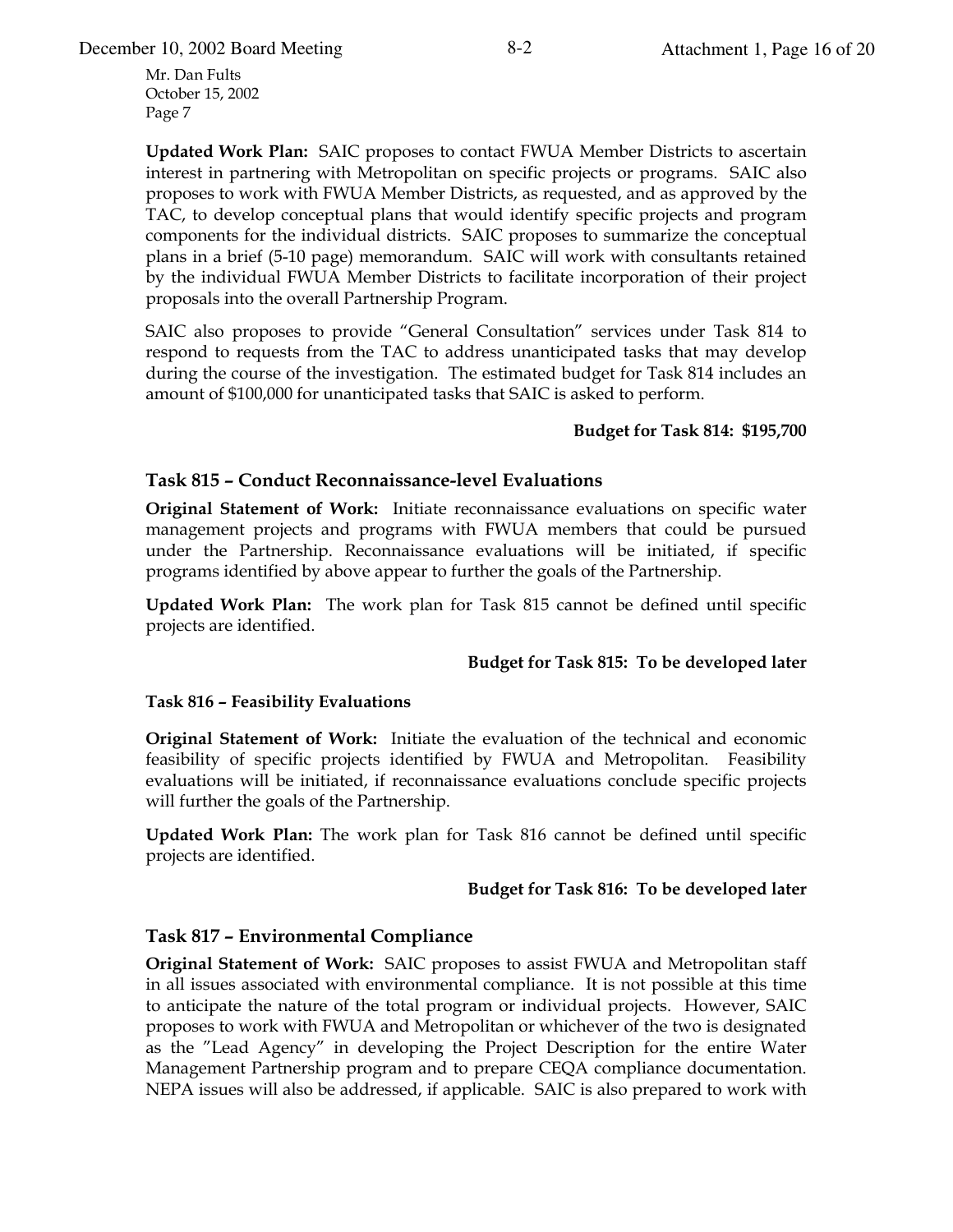any of the FWUA member districts in the development of specific project descriptions and EIRs for projects that may further the goals of the Partnership, as well as providing permitting, as needed.

**Updated Work Plan:** The work plan for Task 817 cannot be defined until specific projects are identified.

#### Budget for Task 817: To be developed later

### **Task 818 - Demonstration Projects**

**Original Statement of Work:** A specific demonstration project(s) that furthers the goals of the Partnership will be implemented. SAIC proposes to use the pilot projects identified in previous tasks as the basis for developing projects to demonstrate the effectiveness of specific project or program, or a component thereof over a two to three year period. For example, the implemented demonstration project(s) might constitute the first phase construction of a groundwater recharge project.

**Updated Work Plan:** The work plan for Task 818 cannot be defined until specific projects are identified.

#### Budget for Task 818: To be developed later

#### Schedule

SAIC will initiate work as soon as authorization is received from FWUA and Metropolitan. The preliminary schedule for Phase 2 activities presented in Table 1, attached, is intended to be a guideline for implementation of the various tasks but is subject to revision as the work progresses. SAIC proposes to work closely with FWUA and Metropolitan to focus the study efforts and considers flexibility in the schedule an essential component for maximum efficiency.

#### **Budget**

SAIC's current budget authorization (as of September 30, 2002) is \$1,428,110. Approval of Contract Modification 018 for Phase 2 of the Water Management activities will increase the total budget authorization to \$2,468,410. Estimated budgets for Tasks 815 through 818 will be determined as soon as the SAIC role in these activities is known. SAIC will continue to bill on a time and materials basis as set forth in our underlying contract with FWUA and in accordance with the attached Schedule of Fees, which will be in place at least through December 2003.

Please feel free to contact me if you have questions regarding the task descriptions or the estimated budgets. As indicated, you may authorize SAIC to proceed on this contract modification by executing one copy of this letter in the space provided and returning it to me. The other copy is for your files.

Again, thank you for your continued confidence in our firm and we look forward to getting started on these important next steps toward implementation of the FWUA/Metropolitan Water Management Partnership.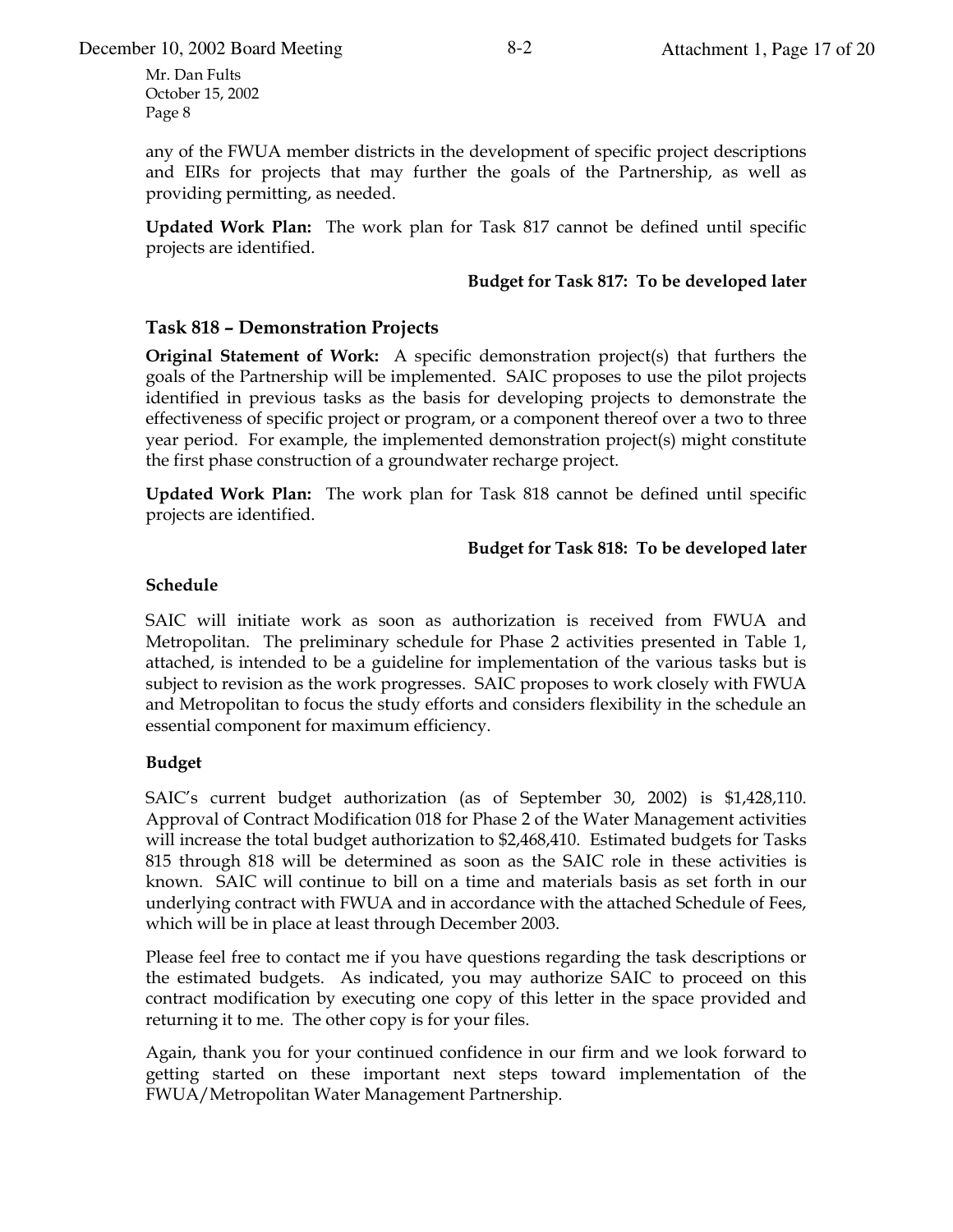# December 10, 2002 Board Meeting 8-2 Attachment 1, Page 18 of 20

Mr. Dan Fults October 15, 2002 Page 9

Sincerely,

 $S AIC$  *ENGINEERING, INC.* 

R. G. Beeby

<MM'\$B&CJ jjjjjjjjjjjjjjjjjjjj <8'&&CJ((jjjjjjjjjjjjjjjjjjjj

Diane Keep Dan Fults

01#&J((jjjjjjjjjjjjjjjjjjjjjjj

Enclosures: Preliminary Schedule Schedule of Fees

cc: Tim Quinn/Steve Hirsch (MWDSC)

*1(L&"\*\*%-'.\$4#1L,\*B%-%L%D,+BM9+B%1LN\*D<?OPPO9\*+,-'.N,'%\*.",.,'',&3#H84&*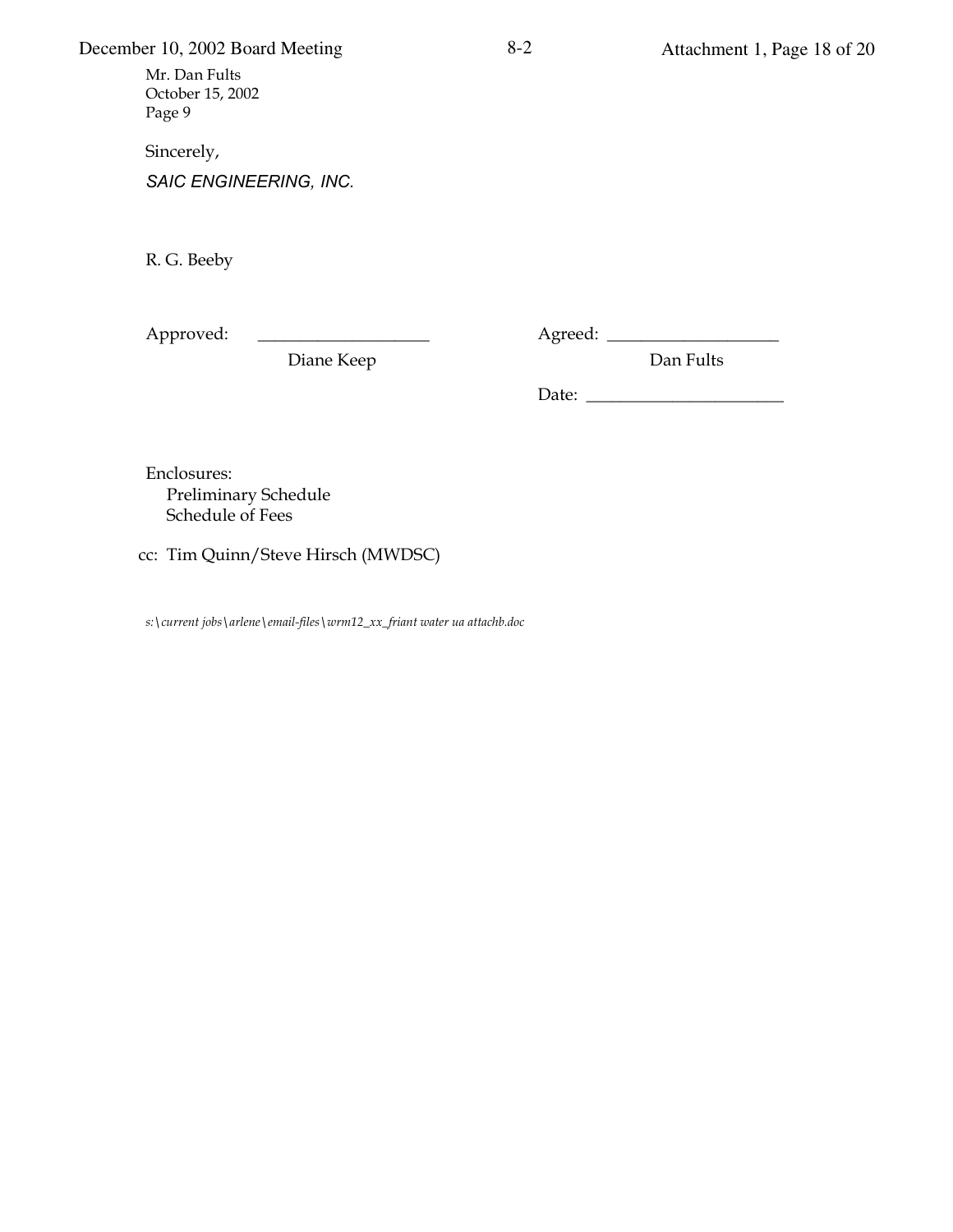| <b>PROPOSED SCHEDULE</b><br><b>PHASE 2 - WATER MANAGEMENT PARTNERSHIP</b><br><b>Friant Water Users Authority</b><br>and |                                                   |                   |             |                    |                         |          |                   |                 |
|-------------------------------------------------------------------------------------------------------------------------|---------------------------------------------------|-------------------|-------------|--------------------|-------------------------|----------|-------------------|-----------------|
| The Metropolitan Water District of Southern California<br><b>Dates/Milestones</b>                                       |                                                   |                   |             |                    |                         |          |                   |                 |
| Phase 2<br><b>Task</b>                                                                                                  |                                                   |                   |             | <b>Preliminary</b> |                         |          |                   | <b>Final</b>    |
| No.                                                                                                                     | <b>Description</b>                                |                   | Memorandum  |                    | <b>Draft Memorandum</b> |          | <b>Memorandum</b> |                 |
|                                                                                                                         |                                                   | <b>Start Date</b> | <b>Days</b> | Due Date           | Days                    | Due Date | <b>Days</b>       | <b>Due Date</b> |
| 810                                                                                                                     | New Surface and Groundwater Storage               | 12/12/02          | 50          | 02/19/03           | 50                      | 05/14/03 | 15                | 08/27/03        |
| 811                                                                                                                     | New Westside Conveyance and Exchange Facilities   | 12/12/02          | 60          | 03/05/03           | 50                      | 05/28/03 | 15                | 09/17/03        |
| 812                                                                                                                     | New Eastside Conveyance and Exchange Facilities   | 12/12/02          | 70          | 03/19/03           | 50                      | 06/11/03 | 15                | 10/08/03        |
| 813                                                                                                                     | Restoration Effects on Water Quantity and Quality | 04/03/03          | 40          | 05/28/03           | 30                      | 07/23/03 | 15                | 10/29/03        |
| 814                                                                                                                     | Evaluation of FWUA Member Interest in Phase 1 Fir | 07/24/03          | 40          | 09/17/03           | 30                      | 11/12/03 | 15                | 12/17/03        |
|                                                                                                                         |                                                   |                   |             |                    |                         |          |                   |                 |
|                                                                                                                         |                                                   |                   |             |                    |                         |          |                   |                 |
|                                                                                                                         | Days = work days                                  |                   |             |                    |                         |          |                   |                 |
|                                                                                                                         |                                                   |                   |             |                    |                         |          |                   |                 |
|                                                                                                                         |                                                   |                   |             |                    |                         |          |                   |                 |
|                                                                                                                         |                                                   |                   |             |                    |                         |          |                   |                 |